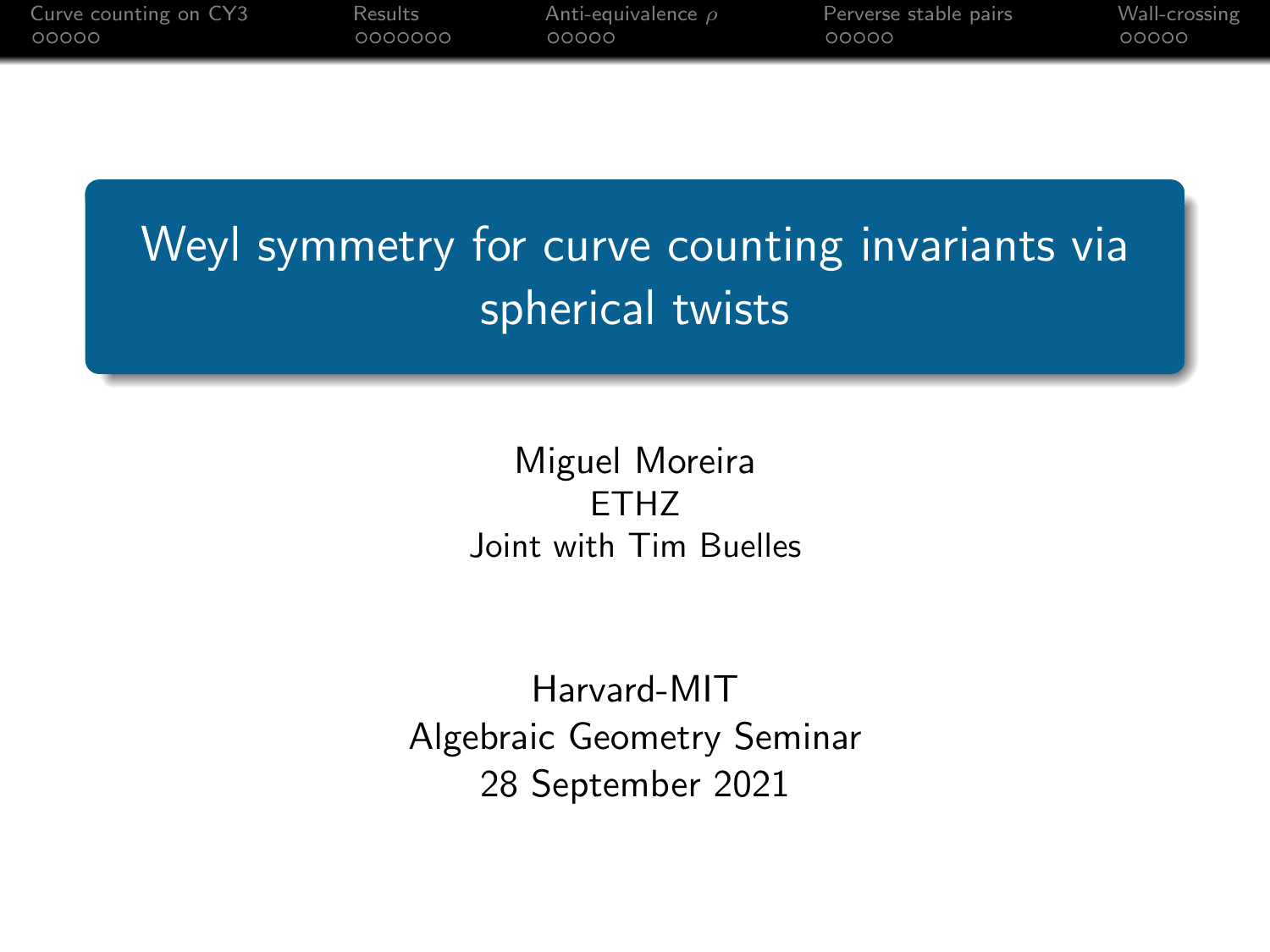<span id="page-1-0"></span>

| $\bullet$ 0000        | 0000000 | 00000                   | 00000                 | 00000         |
|-----------------------|---------|-------------------------|-----------------------|---------------|
| Curve counting on CY3 | Results | Anti-equivalence $\rho$ | Perverse stable pairs | Wall-crossing |

## Gromov-Witten invariants

Given a smooth projective variety  $X$ , Gromov-Witten theory uses the moduli of stable maps and its virtual fundamental class

$$
[M_g(X,\beta)]^{\text{vir}}\in A_{\text{virdim}}(M_g(X,\beta)).
$$

A special case is when X is a Calabi-Yau 3-fold  $(CY3)$ : the virtual dimension of is 0 for all  $g \ge 0$ ,  $\beta \in H_2(X;\mathbb{Z})$  so we get numbers

$$
\mathrm{GW}_{g,\beta}^X = \int_{[M_g(X,\beta)]^{\mathrm{vir}}} 1 \in \mathbb{Q}.
$$

### Goal:

Compute all numbers  $\mathrm{GW}_{g,\beta}^{\mathsf{X}}.$  Equivalently, understand the partition function

$$
Z_X = \exp\left(\sum_{g,\beta} GW_{g,\beta}^X u^{2g-2} z^{\beta}\right).
$$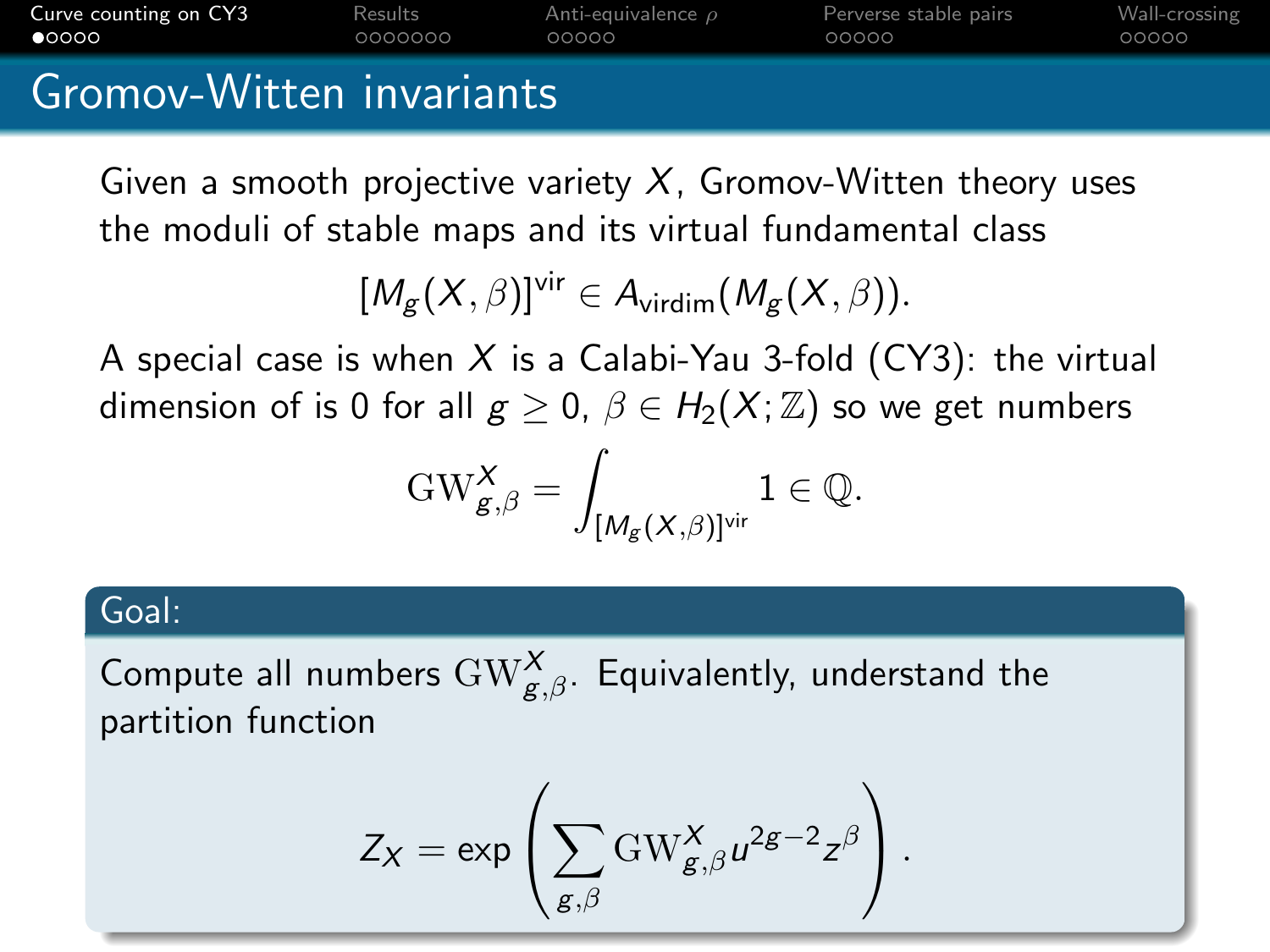| Curve counting on CY3 | Results | Anti-equivalence $\rho$ | Perverse stable pairs | Wall-crossing |
|-----------------------|---------|-------------------------|-----------------------|---------------|
| െറെറ                  | 0000000 | 00000                   | 00000                 | 00000         |
| Stable pairs          |         |                         |                       |               |

Stable pairs provide an alternative approach to curve counting on  $CY3$ 

#### Definition (Pandharipande-Thomas '09)

A stable pair on  $X$  is an object  $\{\mathcal{O}_X\stackrel{s}{\to}F\}\in D^b(X)$  in the derived category where  $F$  is a coherent sheaf and  $s$  a section satisfying the following two stability conditions:

- $\bullet$  F is pure of dimension 1: every non-trivial coherent sub-sheaf of F has dimension 1.
- **2** The cokernel of s has dimension 0.

We associate two discrete invariants:

$$
\beta = [\text{supp}(F)] \in H_2(X; \mathbb{Z}) \text{ and } n = \chi(X, F).
$$

The space  $P_n(X, \beta)$  parametrizing stable pairs with fixed discrete invariants is a projective fine moduli space.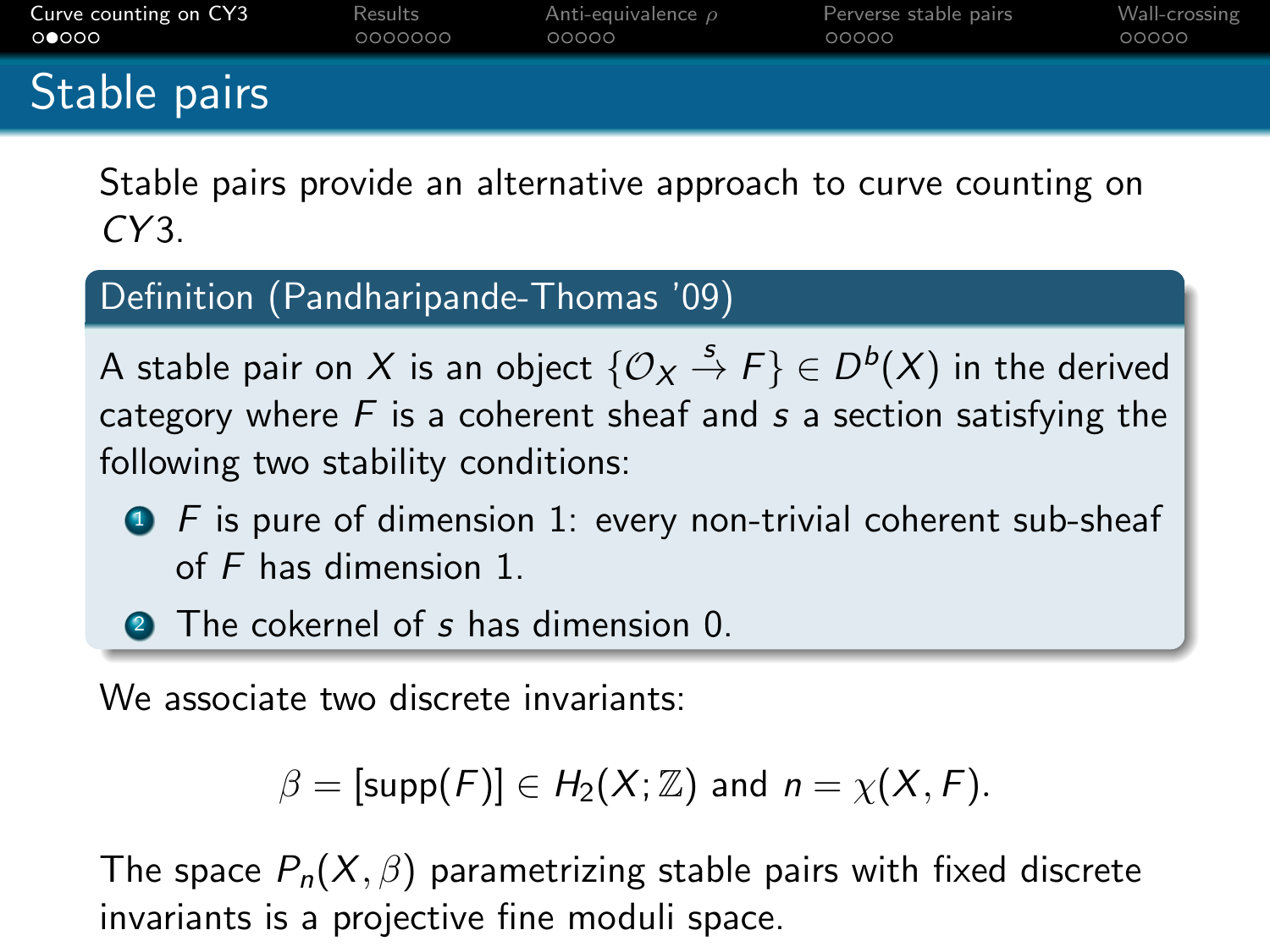**[Curve counting on CY3](#page-1-0)** [Results](#page-18-0) [Anti-equivalence](#page-0-0)  $\rho$  [Perverse stable pairs](#page-0-0) [Wall-crossing](#page-0-0)<br> **OOOOO** 0000000 000000 00000 00000 00000 00000 0000000 00000  $00000$ 

# Pandharipande-Thomas invariants

The moduli of stable pairs  $P_n(X, \beta)$  also has a virtual fundamental class, and when X is a CY3 its virtual dimension is 0, producing again numbers

$$
\mathrm{PT}^X_{n,\beta}=\int_{[P_n(X,\beta)]^{\mathrm{vir}}}\mathbb{1}\in\mathbb{Z}.
$$

## Conjecture (Maulik-Nekrasov-Okounkov-Pandharipande '06)

The Gromov-Witten and Pandharipande-Thomas invariants determine each other:

$$
\exp\left(\sum_{g,\beta} \text{GW}_{g,\beta}^X u^{2g-2} z^\beta\right) = \sum_{n,\beta} \text{PT}_{n,\beta}^X (-q)^n z^\beta
$$

after the change of variables  $q = e^{iu}$ .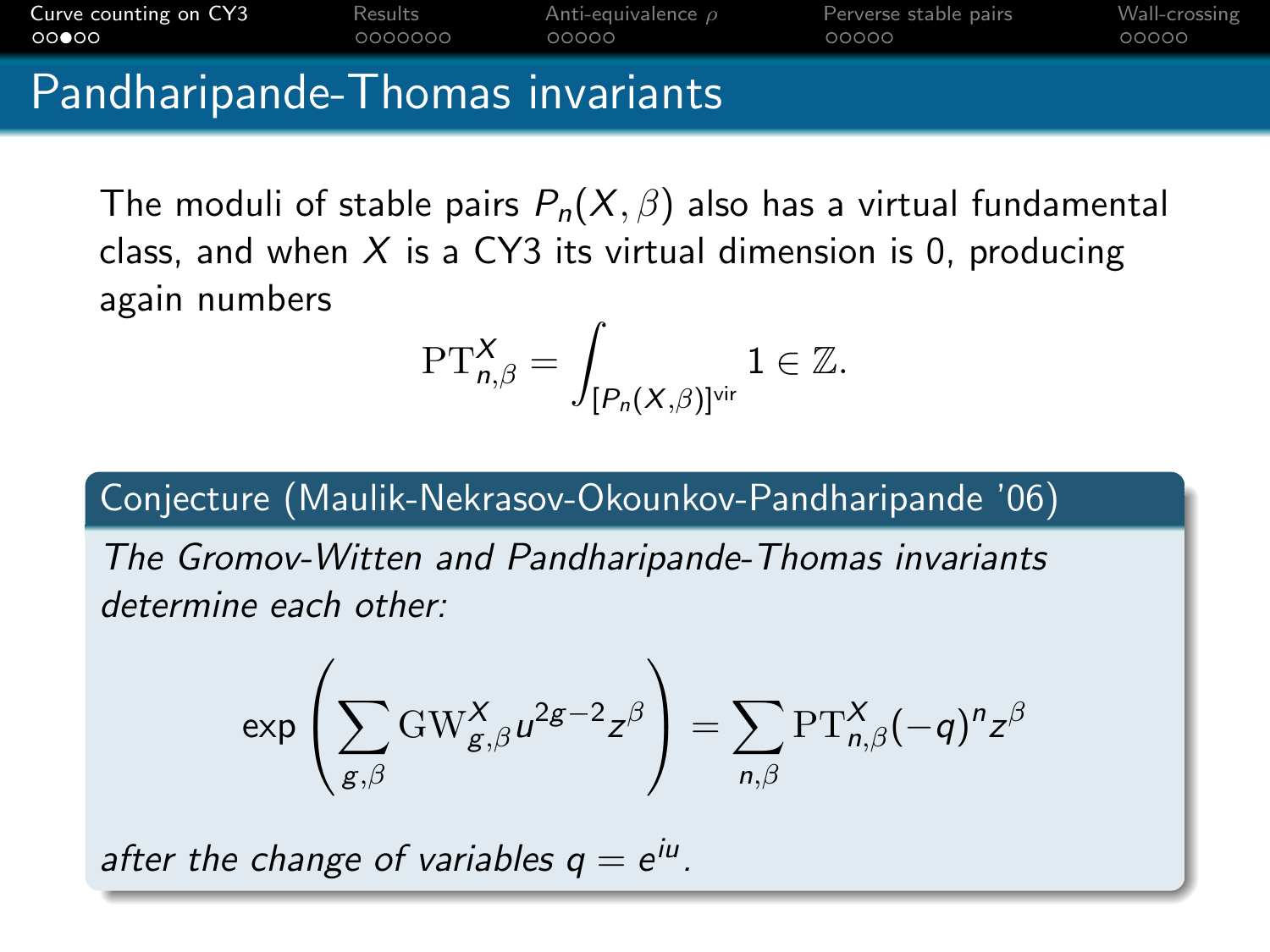| a Death and the control of the control of the |         |                         |                       |               |  |  |
|-----------------------------------------------|---------|-------------------------|-----------------------|---------------|--|--|
| 00000                                         | 0000000 | 00000                   | 00000                 | 00000         |  |  |
| Curve counting on CY3                         | Results | Anti-equivalence $\rho$ | Perverse stable pairs | Wall-crossing |  |  |

## Rationality and symmetry

To even make sense of the change of variables  $q = e^{i u}$  an important structural result is required:

## Theorem (Bridgeland '16)

For each  $\beta$  the generating function

$$
\sum_{n\in\mathbb{Z}}\text{PT}^{X}_{n,\beta}(-q)^n
$$

is the expansion of a rational function  $f_\beta$  satisfying the symmetry

$$
f_{\beta}(1/q)=f_{\beta}(q).
$$

Typical example (contribution of isolated rational curve):

$$
f(q)=\frac{q}{(1-q)^2}.
$$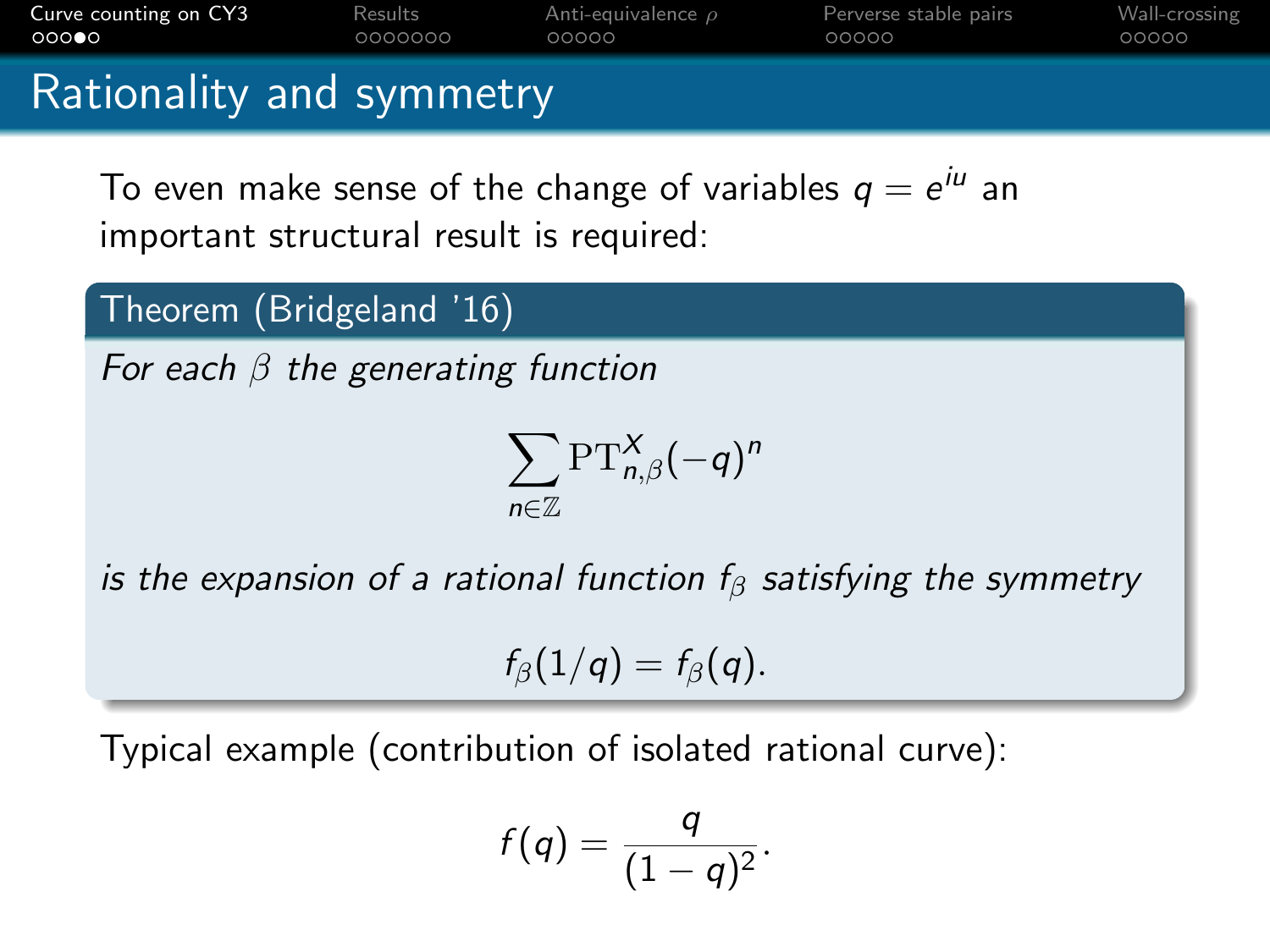

The proof of rationality illustrates a very general principle:

Symmetry of the derived category  $\phi \in \operatorname{\mathsf{Aut}}\nolimits(D^b(X))$ Constraints on curve counting on X.

The proof of rationality uses the derived dual

 $\phi = \mathbb{D} = \mathsf{RHom}(-, \mathcal{O}_X)[2].$ 

Basic idea: use wall-crossing in the derived category to relate

$$
P_n(X,\beta) \leftrightsquigarrow \phi(P_n(X,\beta)) \subseteq D^b(X).
$$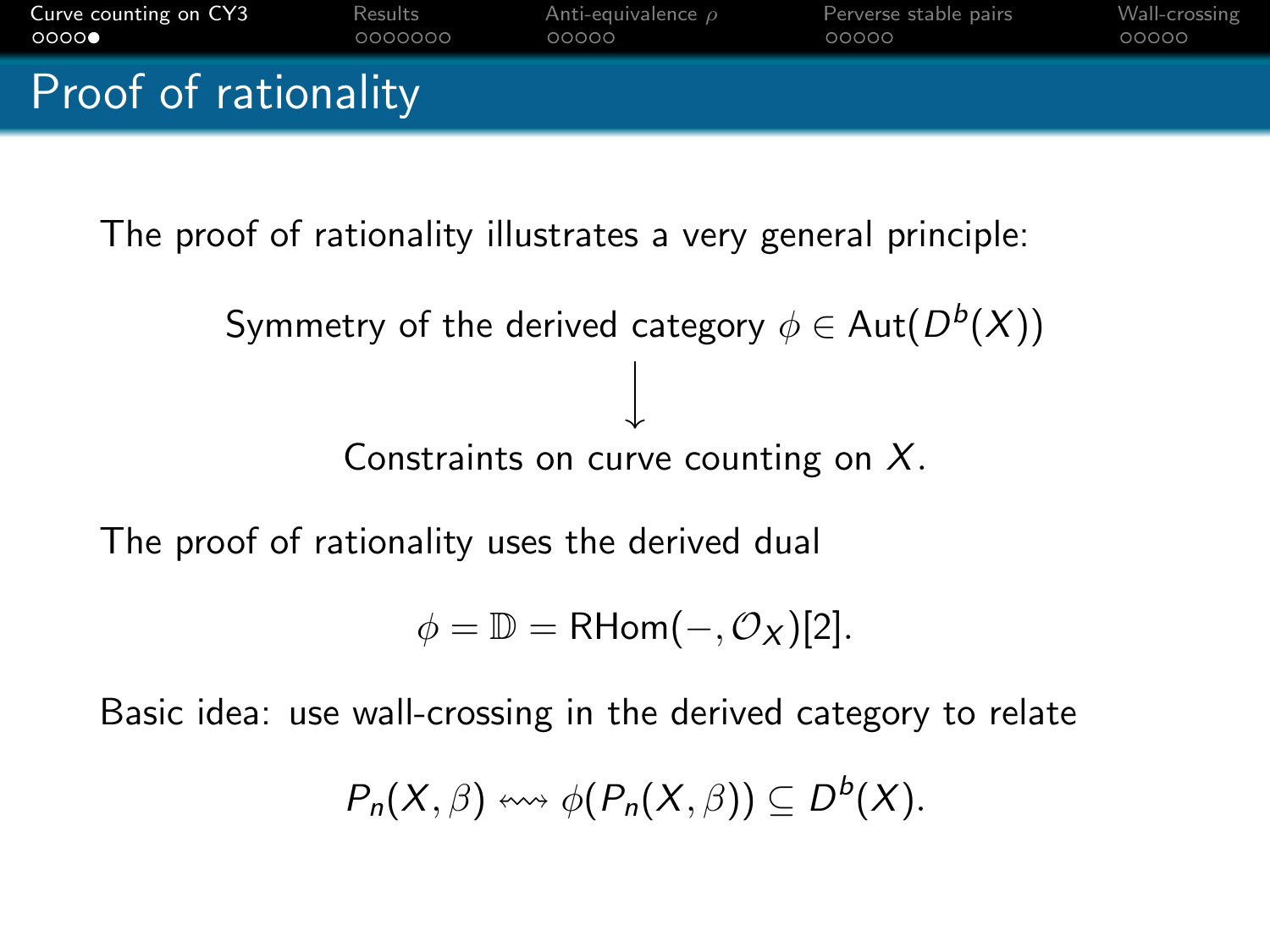



Let Y be a Calabi-Yau 3-fold containing a smooth divisor  $E \subset Y$  isomorphic to a Hirzebruch surface (so  $E$  is a  $\mathbb{P}^1$  bundle  $E \to \mathcal{C} = \mathbb{P}^1$ ). Let  $B=[{\mathbb P}^1]\in H_2(Y;{\mathbb Z})$  be the curve class of the fibers of  $F \rightarrow C$ (Key examples:  $Y = K_F$ , Y elliptic fibration over E,  $Y = STU$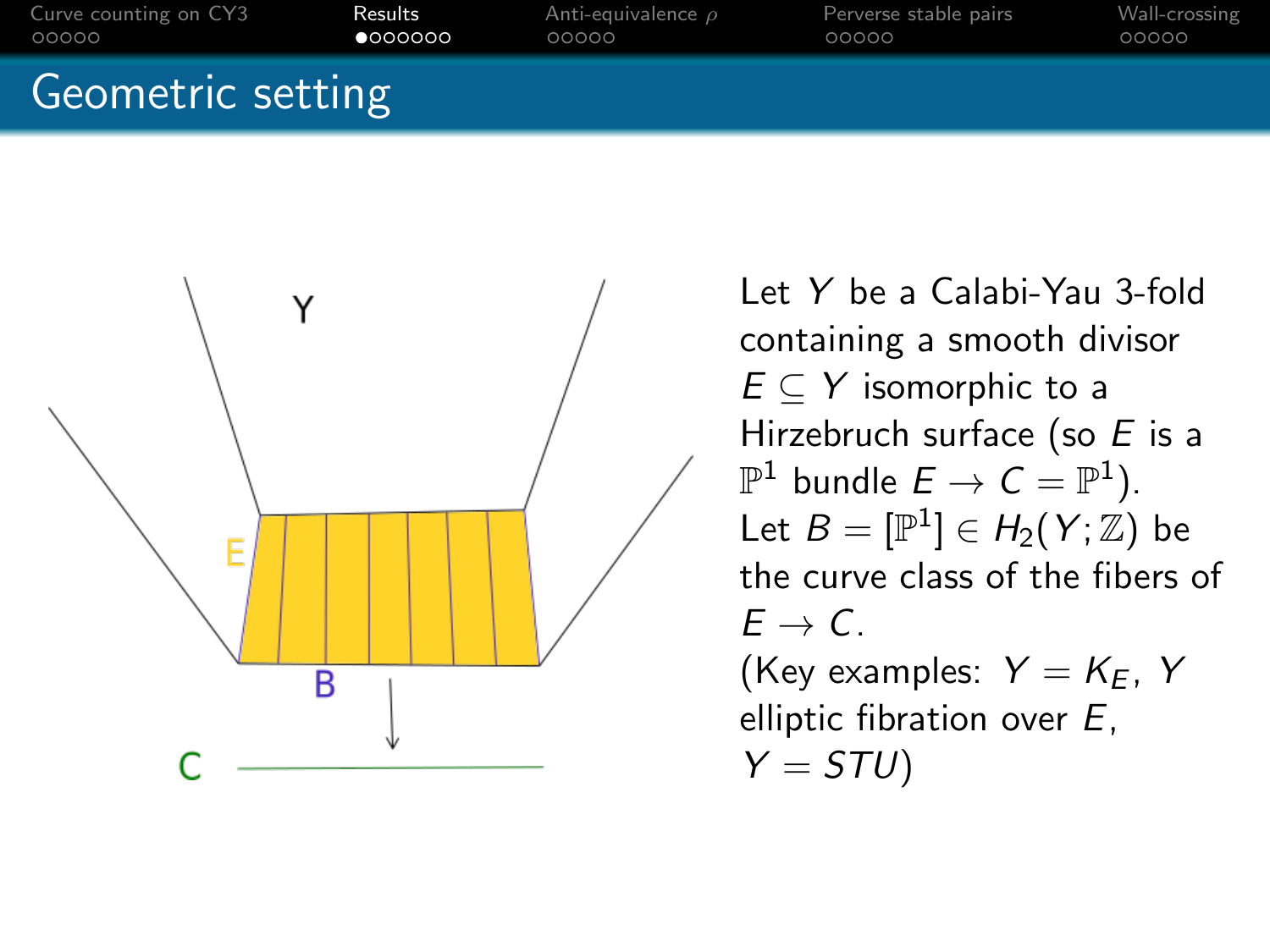| Curve counting on CY3 | Results  | Anti-equivalence $\rho$ | Perverse stable pairs | Wall-crossing |
|-----------------------|----------|-------------------------|-----------------------|---------------|
| 00000                 | 0 000000 | 00000                   | 00000                 | 00000         |
| K3 monodromy          |          |                         |                       |               |

A key source of examples are elliptic fibrations (with section) over Hirzebruch surface E. Let  $\pi : Y \to E$  be the fibration and F the fiber class. Each fiber  $\pi^{-1}(B)$  is a  $K3$  surface. The monodromy of K3 implies the symmetry

$$
GW^Y_{g,hF+iB} = GW^Y_{g,hF+(h-i)B}.
$$

For more general  $\beta$ , our work is about some symmetry relating

$$
\mathrm{GW}_{g,\beta}^Y \sim \mathrm{GW}_{g,\beta'}^Y
$$

where  $\beta' = \beta + (E \cdot \beta)B$  (note that  $\beta \mapsto \beta'$  is an involution since  $E \cdot B = -2$ ).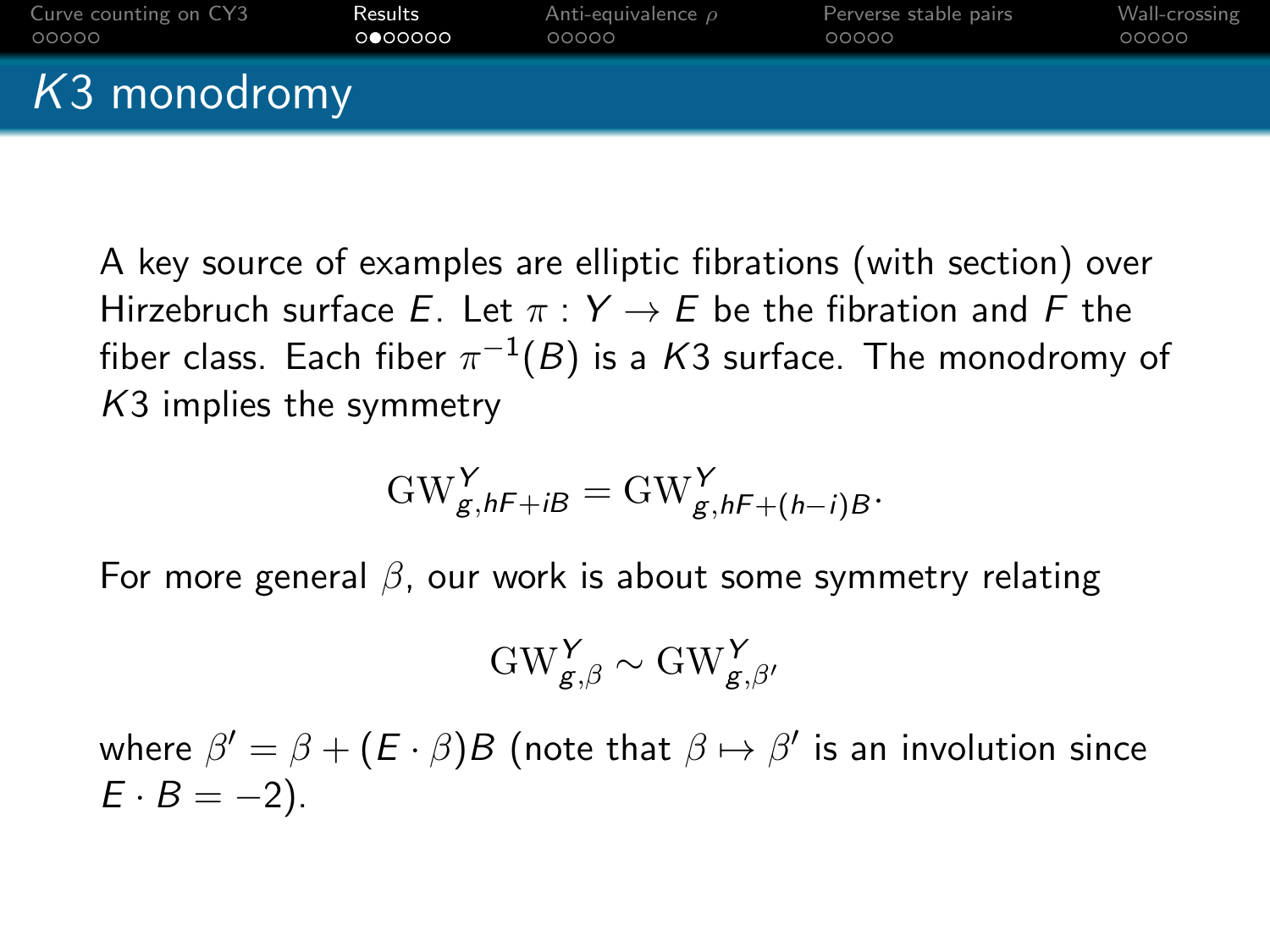[Curve counting on CY3](#page-1-0) **[Results](#page-18-0)** [Anti-equivalence](#page-0-0)  $\rho$  [Perverse stable pairs](#page-0-0) [Wall-crossing](#page-0-0)<br>
00000 **00000 00000** 00000 00000 00000 00000 00000

## Weyl symmetry for PT invariants

#### Let

$$
\mathrm{PT}_{\beta}(q,Q)=\sum_{n,j\in\mathbb{Z}}P_{n,\beta+jB}(-q)^nQ^j.
$$

The generating series  $PT_0$  of multiples of B is computed (for example via the topological vertex) as

$$
\mathrm{PT}_0(q,Q) = \prod_{j\geq 1} (1-q^j Q)^{-2j}.
$$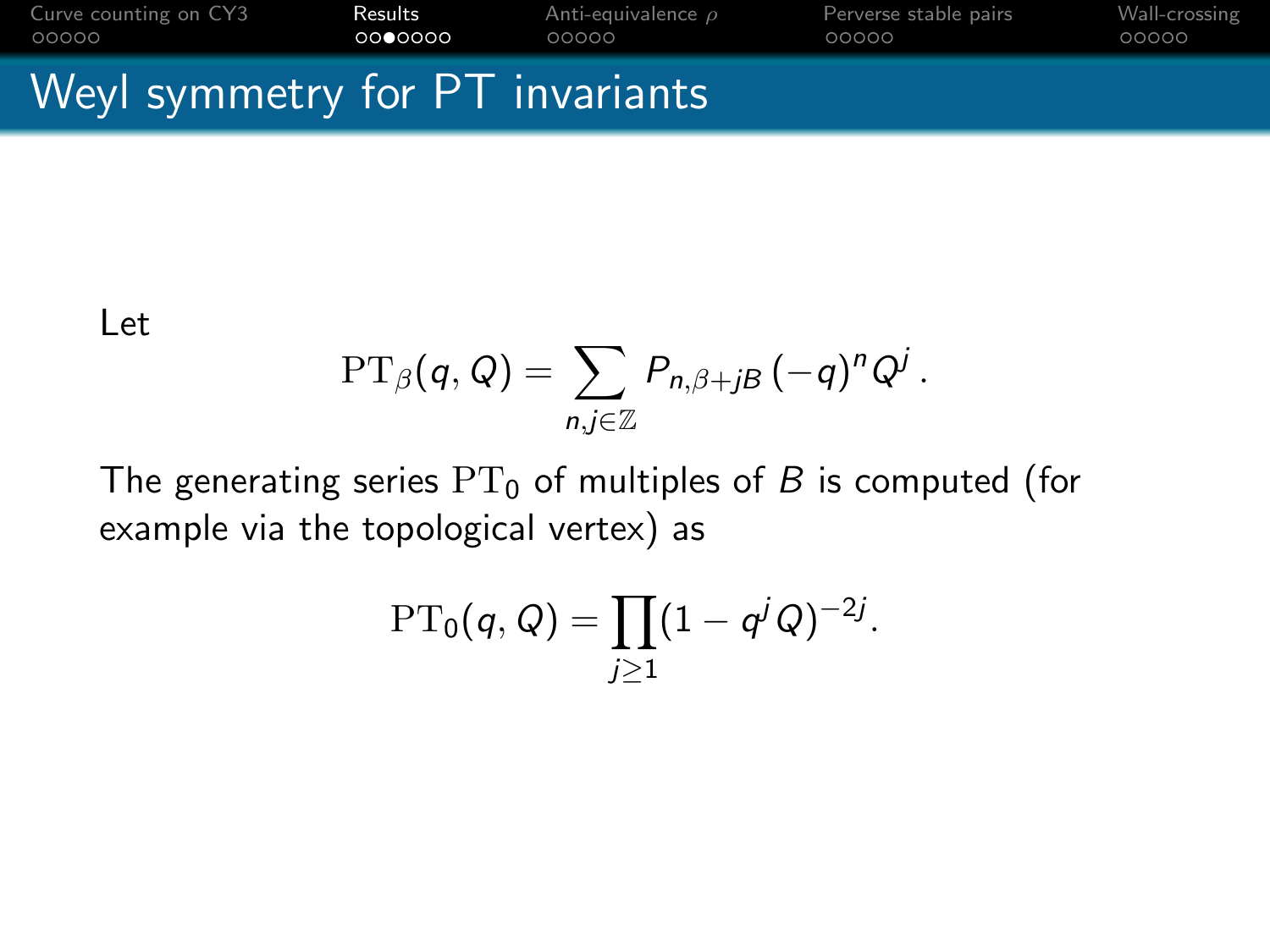| Curve counting on CY3           | Results | Anti-equivalence $\rho$ | Perverse stable pairs | Wall-crossing |
|---------------------------------|---------|-------------------------|-----------------------|---------------|
| 00000                           | 0000000 | 00000                   | 00000                 | 00000         |
| Weyl symmetry for PT invariants |         |                         |                       |               |

#### Theorem (Buelles-M. '21)

Let Y be a Calabi-Yau 3-fold containing a smooth divisor E isomorphic to a Hirzebruch surface and satisfying a few assumptions (to explain later).Then

$$
\frac{\operatorname{PT}_\beta(q,Q)}{\operatorname{PT}_0(q,Q)}\in\mathbb{Q}(q,Q)
$$

is the expansion of a rational function  $f_\beta(q, Q)$ which satisfies the functional equations

$$
f_{\beta}(q^{-1},Q)=f_{\beta}(q,Q) \text{ and } f_{\beta}(q,Q^{-1})=Q^{-E\cdot\beta}f_{\beta}(q,Q).
$$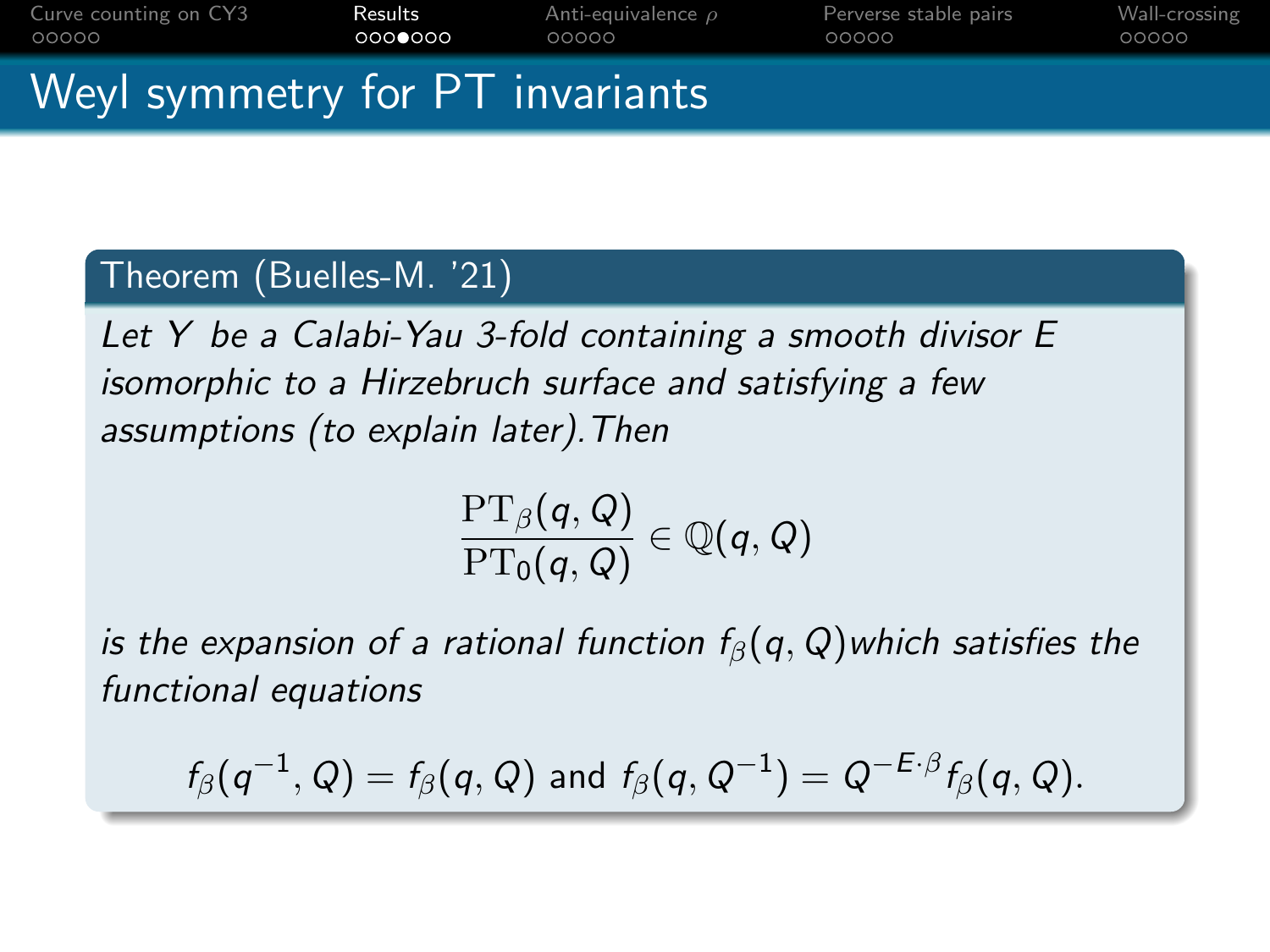[Curve counting on CY3](#page-1-0) **[Results](#page-18-0)** [Anti-equivalence](#page-0-0)  $\rho$  [Perverse stable pairs](#page-0-0) [Wall-crossing](#page-0-0)<br>
00000 **0000000** 000000 00000 00000 00000 00000 00000 റററൈ∙ററ 00000  $00000$ 

# Weyl symmetry for GW invariants

**Corollary** 

For all  $(g, \beta) \neq (0, mB)$ ,  $(1, mB)$  the series

$$
\sum_{j\in\mathbb{Z}}\mathrm{GW}_{\mathsf{g},\beta+\mathsf{j}\mathsf{B}}\,\mathsf{Q}^{\mathsf{j}}
$$

is the expansion of a rational function  $f_\beta(Q)$  with functional equation

$$
f_{\beta}(Q^{-1})=Q^{-E\cdot\beta}f_{\beta}(Q).
$$

Predicted by physics, at least in the local case  $K_F$ (Katz-Klemm-Vafa '97). If  $f_\beta$  were a Laurent polynomial (as in the case of K3 classes), the functional equation means symmetry holds on the nose

$$
\mathrm{GW}_{g,\beta}^Y = \mathrm{GW}_{g,\beta'}^Y.
$$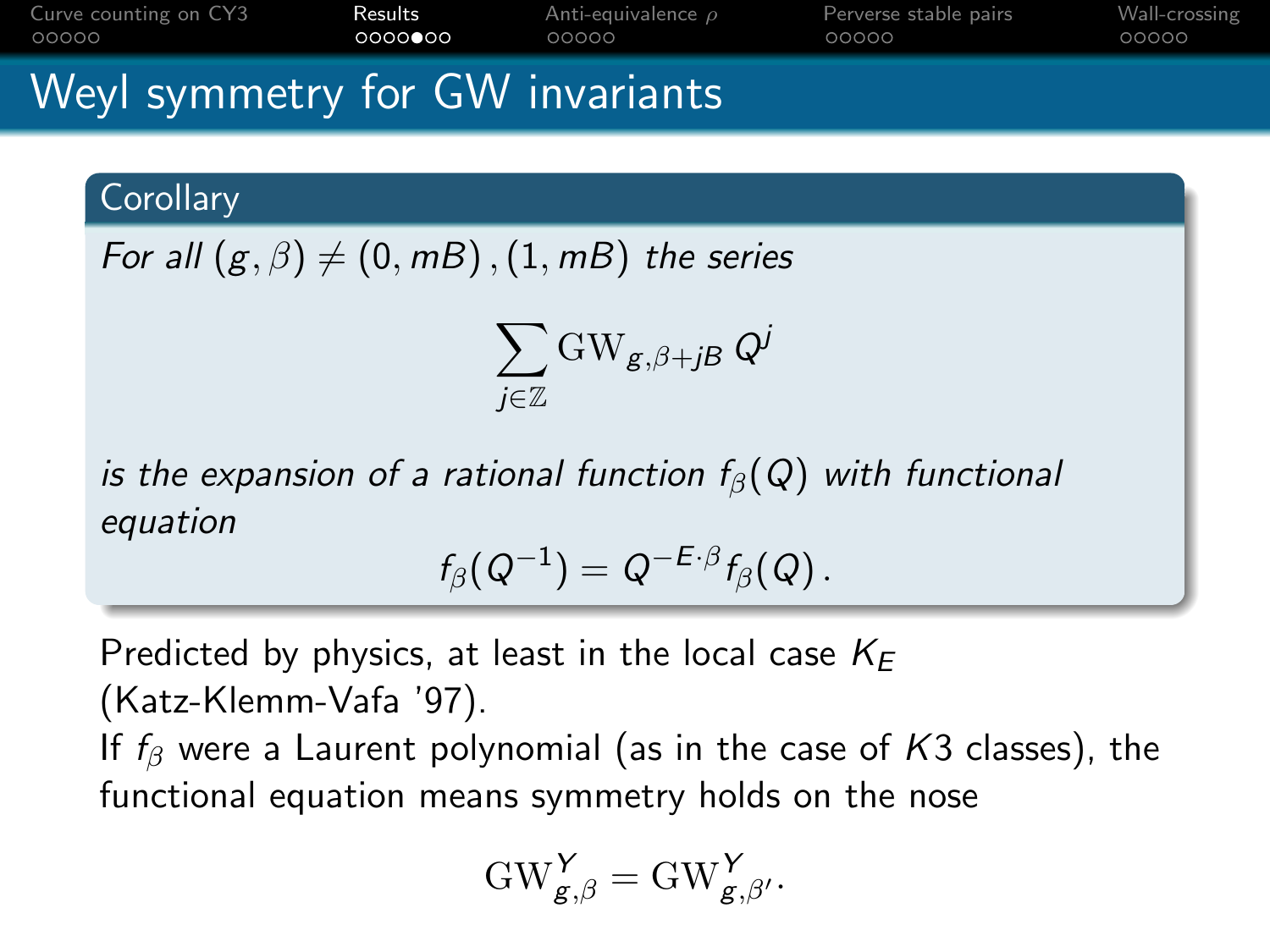

Our proofs at the moment assume the following:

 $\bullet$  The curve B generates an extremal ray in the cone of curves of Y  $\exists$  e there is a nef divisor A such that

$$
\ker\left(A_1(Y) \stackrel{A\cdot}{\longrightarrow} \mathbb{Q}\right) = \mathbb{Q} \cdot B.
$$

Holds for any elliptic fibration.

- $\bullet$   $-K_F$  is nef, i.e.  $E \cong \mathbb{F}_r$  with  $r = 0, 1, 2$  (probably not really necessary).
- For the Gromov-Witten corollary we assume the GW/PT correspondence holds.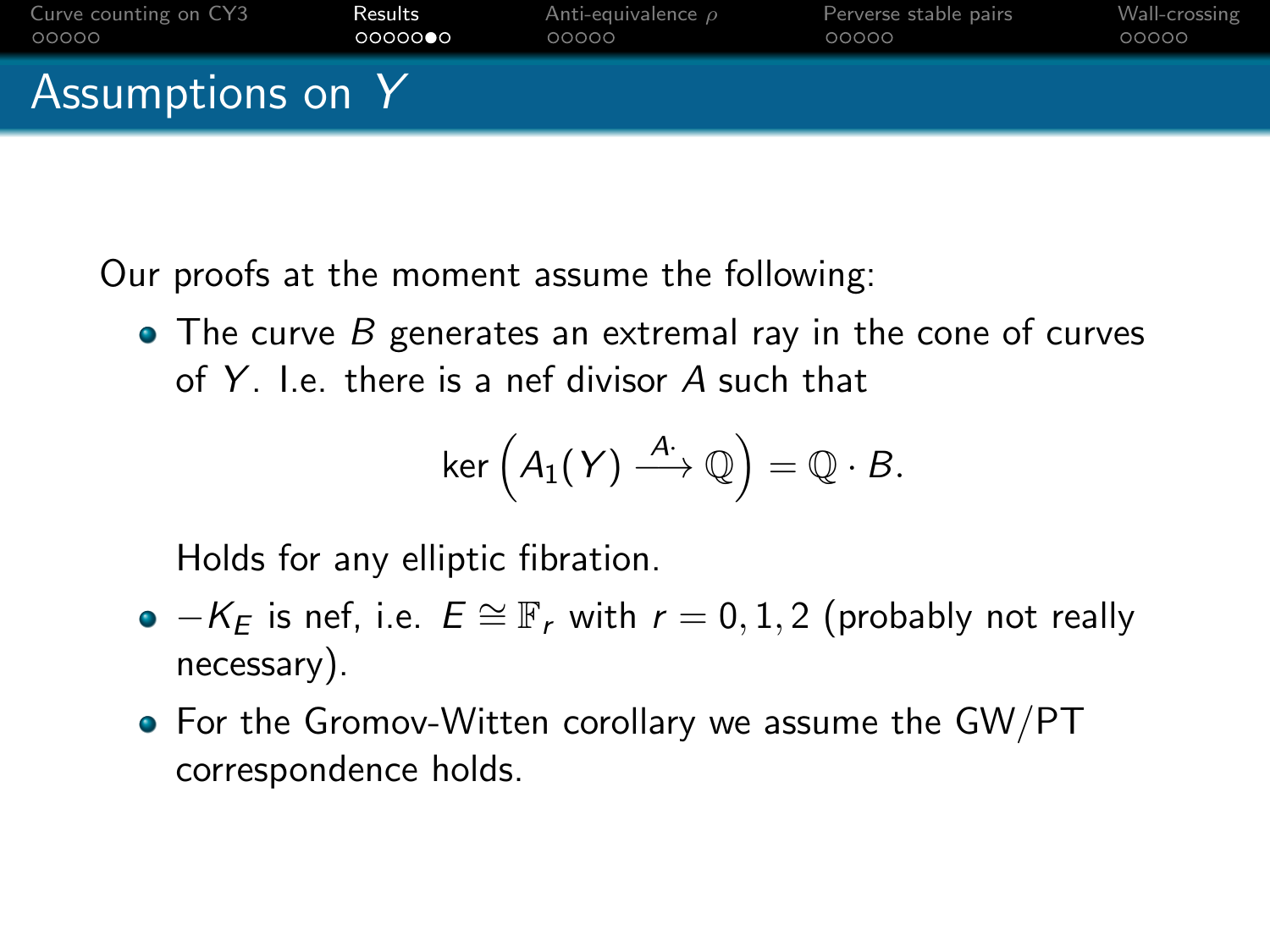| Curve counting on CY3 | Results | Anti-equivalence $\rho$ | Perverse stable pairs | Wall-crossing |
|-----------------------|---------|-------------------------|-----------------------|---------------|
| 00000                 | 000000  | 00000                   | 00000                 | 00000         |
| <b>Examples</b>       |         |                         |                       |               |

## Example

Let  $Y = K_{\mathbb{P}^1 \times \mathbb{P}^1}$  and let  $C$  be the other  $\mathbb{P}^1$  in the product. A computation with the topological vertex shows:

$$
\frac{\text{PT}_C(q,Q)}{\text{PT}_0(q,Q)} = \frac{2q}{(1-q)^2(1-Q)^2}
$$
\n
$$
\frac{\text{PT}_{2C}(q,Q)}{\text{PT}_0(q,Q)} = \frac{2q^4}{(1-q)^2(1-q^2)^2(1-qQ)^2(1-Q)^2}
$$
\n
$$
+ \frac{2q^4}{(1-q)^2(1-q^2)^2(q-Q)^2(1-Q)^2}
$$
\n
$$
+ \frac{2q^4}{(1-q)^4(1-qQ)^2(q-Q)^2}.
$$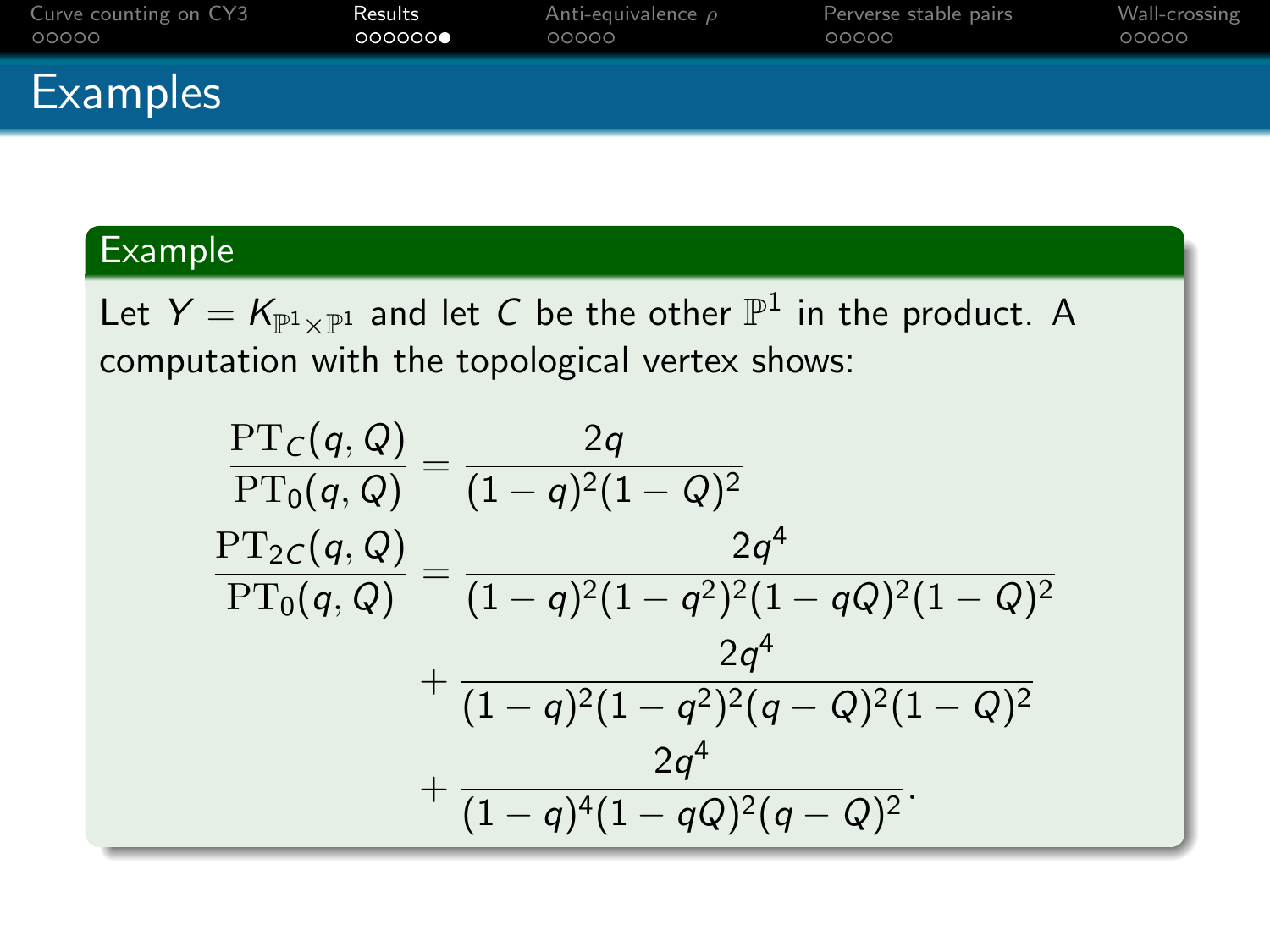| Curve counting on CY3 | Results | Anti-equivalence $\rho$ | Perverse stable pairs | Wall-crossing |
|-----------------------|---------|-------------------------|-----------------------|---------------|
| 00000                 | 0000000 | 00000                   | 00000                 | 00000         |
| Spherical twists      |         |                         |                       |               |

The main ingredient of our symmetry is the existence of a certain anti-equivalence  $\rho \in \operatorname{Aut}(D^b(Y))$  promoting the involution

 $\beta \mapsto \beta' = \beta + (E \cdot \beta)B$ 

on  $H_2(Y;\mathbb{Z})$  to the derived category. Its construction uses spherical twists.

#### Definition

An object  $\, \in D^b(\, Y)$  is a spherical object if

$$
\mathsf{Ext}^i(G,G) = \begin{cases} \mathbb{C} & \text{if } i = 0,3 \\ 0 & \text{otherwise} \end{cases}
$$

Given a spherical object G, Seidel-Thomas define a spherical twist  $\operatorname{ST}_\mathsf{G} \in \operatorname{\mathsf{Aut}}(D^b(Y))$  by the exact triangle

$$
\bigoplus_i \text{Ext}^i(F, G) \otimes G[-i] \to F \to \text{ST}_G(F).
$$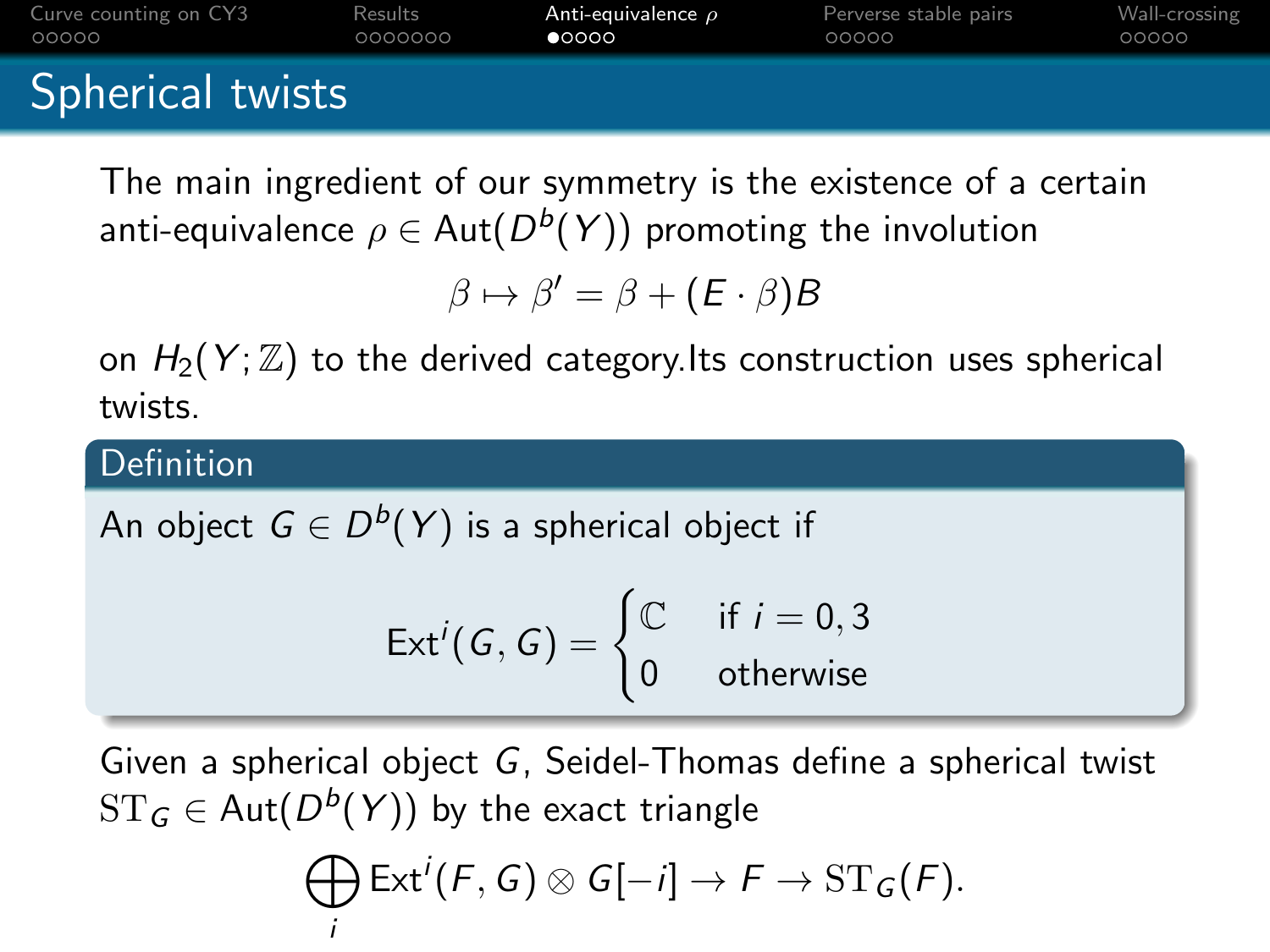| Curve counting on CY3   | Results | Anti-equivalence $\rho$ | Perverse stable pairs | Wall-crossing |  |
|-------------------------|---------|-------------------------|-----------------------|---------------|--|
| OOOOO                   | 0000000 | ററേററ                   | 00000                 | 00000         |  |
| Anti-equivalence $\rho$ |         |                         |                       |               |  |

Denote by  $C \subseteq E \subseteq Y$  the class of one of the sections of the projection  $E \to C$ . For every  $k \in \mathbb{Z}$ ,

$$
\mathcal{O}_{E}(-C+kB)\in D^{b}(Y)
$$

is a spherical object.

Definition

Let

$$
\rho = \mathbb{D} \circ \mathrm{ST}_{O_{\mathcal{E}}(-C+kB)} \circ \mathrm{ST}_{O_{\mathcal{E}}(-C+(k+1)B)} \in \mathrm{Aut}(D^b(Y)).
$$

(the definition doesn't depend on  $k$ )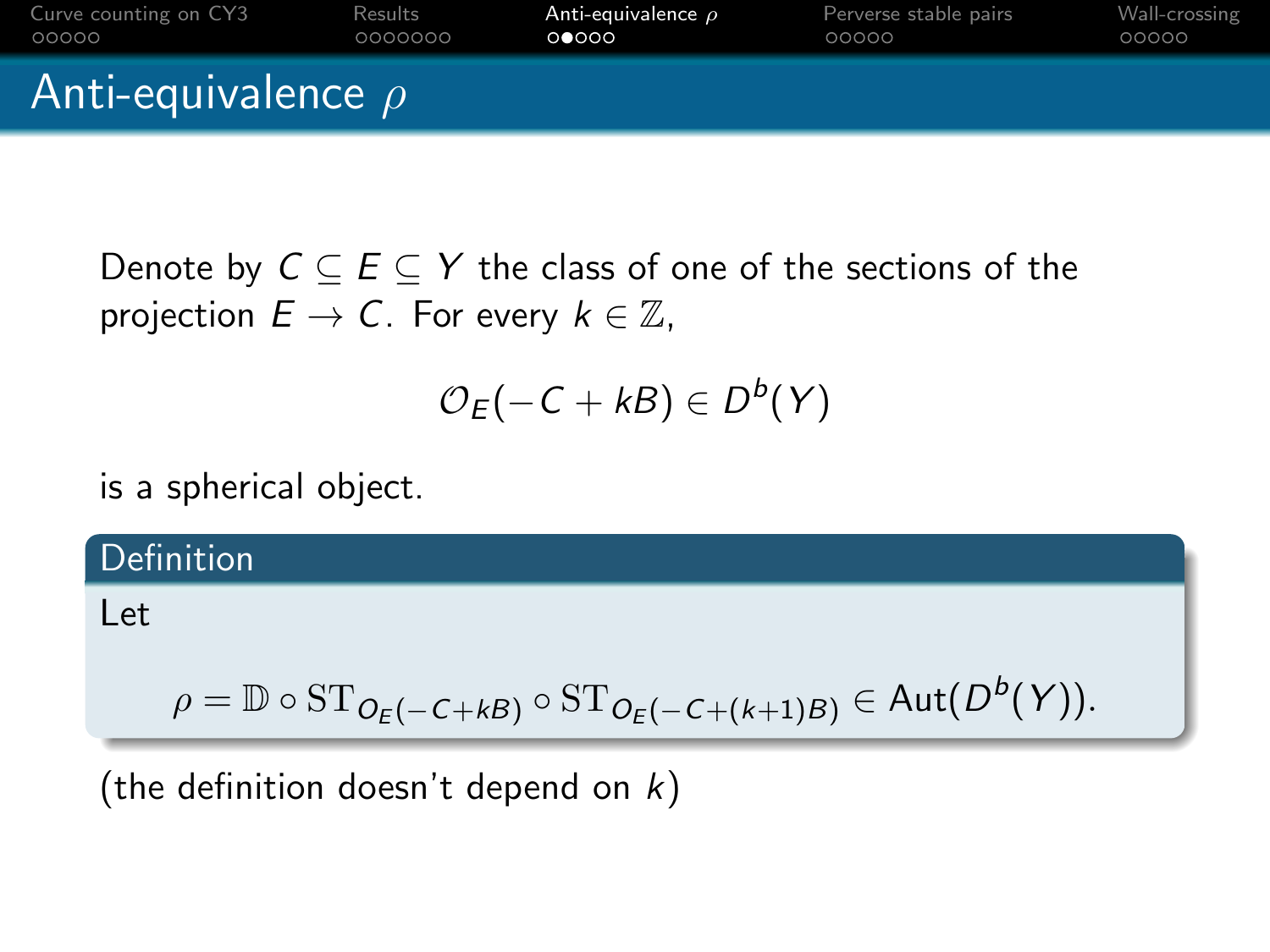| Curve counting on CY3 | Results | Anti-equivalence $\rho$ | Perverse stable pairs | Wall-crossing |
|-----------------------|---------|-------------------------|-----------------------|---------------|
| 00000                 | 0000000 | 00000                   | 00000                 | 00000         |
| Properties of $\rho$  |         |                         |                       |               |

- $\bullet$   $\rho$  is an involution, i.e.  $\rho \circ \rho = id$ .
- 2  $\rho(\mathcal{O}_Y) = \mathcal{O}_Y[2]$ .
- **3** If F is supported away from E then  $\rho(F) = \mathbb{D}(F)$ .
- $\Theta$   $\rho(\mathcal{O}_B(-2)) = \mathcal{O}_B(-2)[1]$  and  $\rho(\mathcal{O}_B(-1)) = \mathcal{O}_B(-1)[-1]$ .
- **5** If F is a sheaf of dimension 1 and  $\text{ch}_2(F) = \beta$ ,  $\chi(F) = n$  then

$$
ch_2(\rho(F)) = \beta + (E \cdot \beta)B
$$
  
 
$$
\chi(\rho(F)) = -n.
$$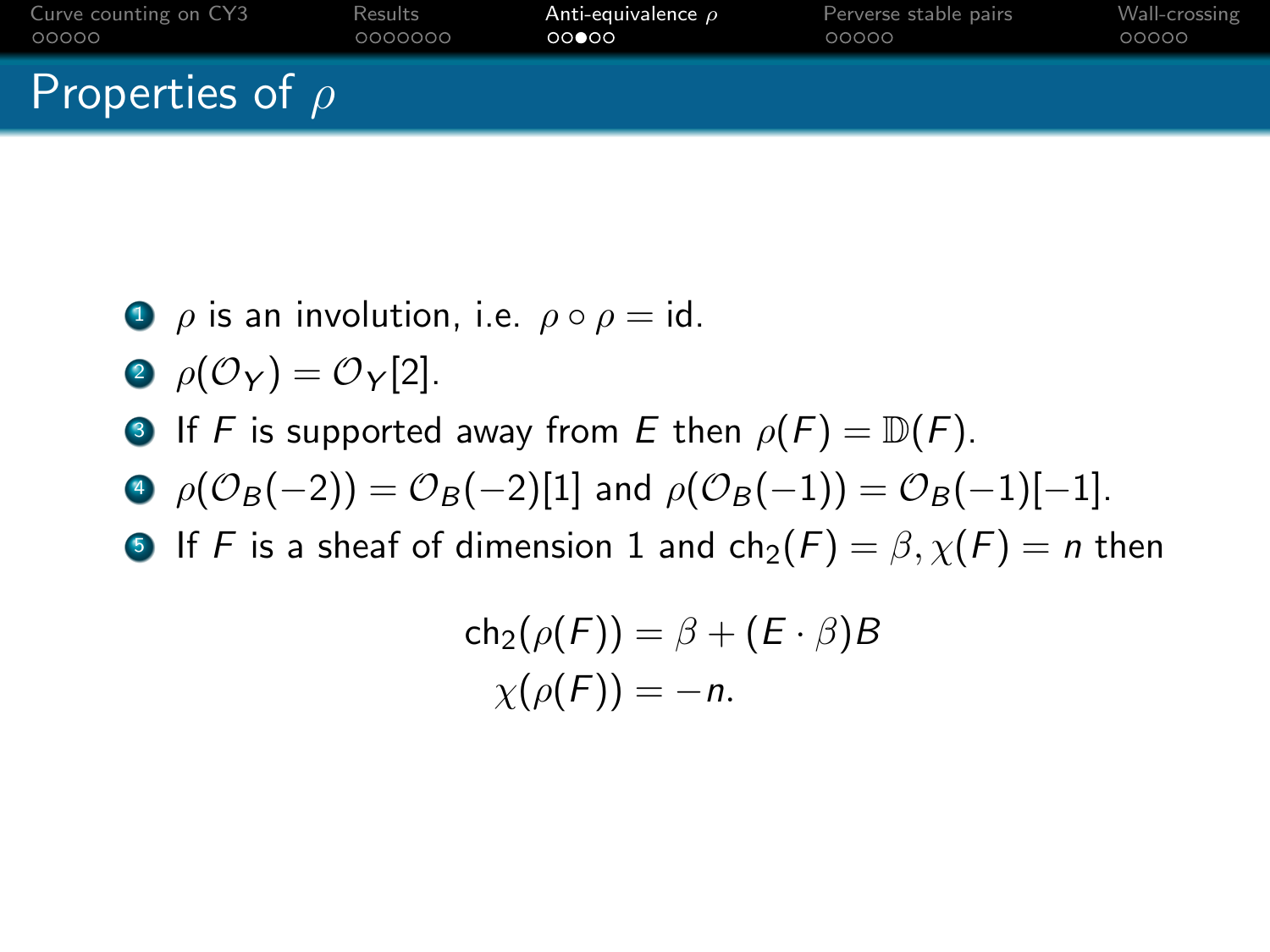

When Y arises as a crepant resolution  $Y \rightarrow X$  of an orbifold with  $\mathbb{Z}/2$ -singularities along a  $\mathbb{P}^1$  so that  $E$  is the exceptional divisor (and the fibers  $B$  are contracted to points), the main result is a consequence of the DT crepant resolution conjecture proven by Beentjes-Calabrese-Rennemo ('18).

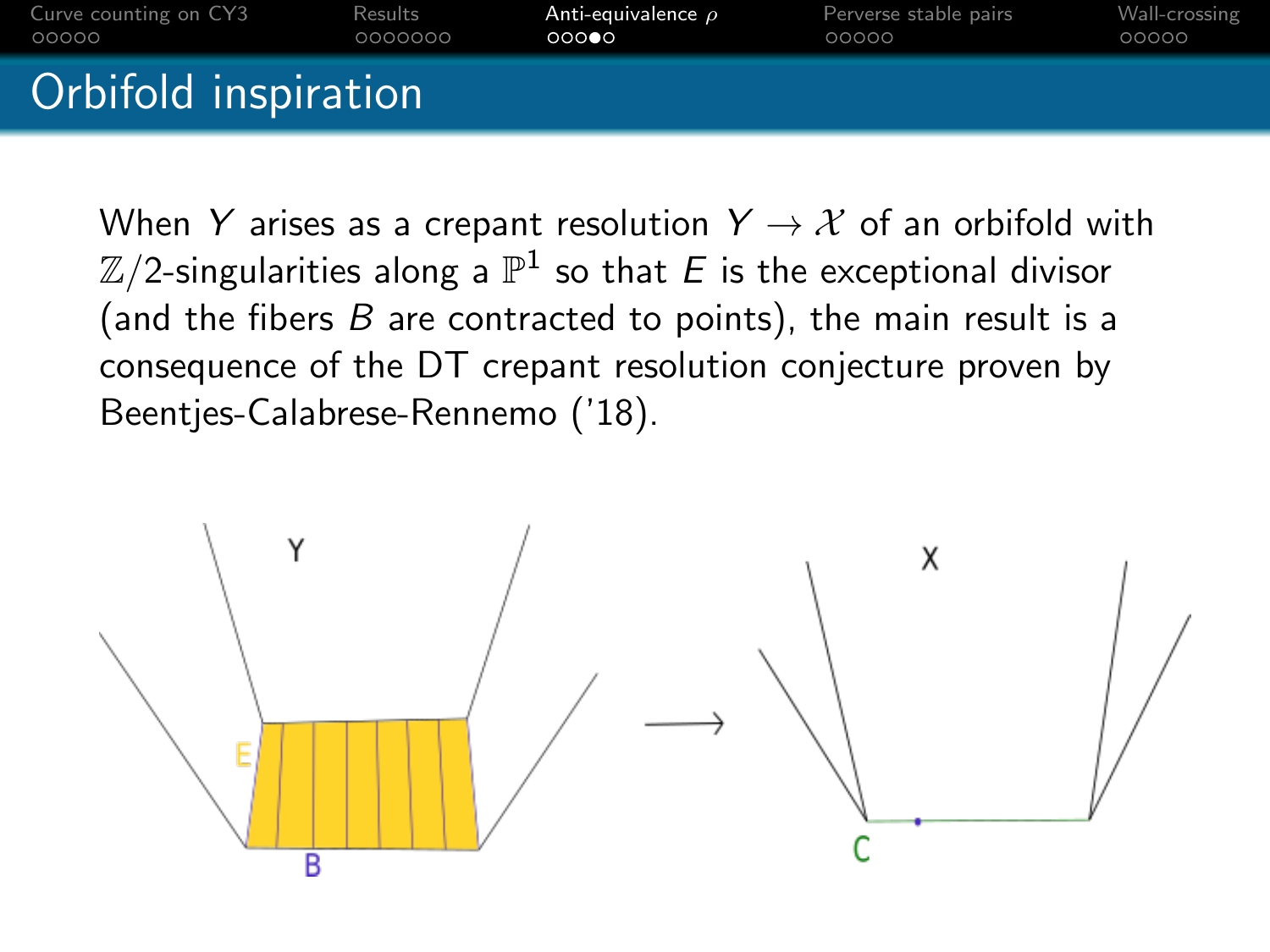| Curve counting on CY3 | Results | Anti-equivalence $\rho$ | Perverse stable pairs | Wall-crossing |
|-----------------------|---------|-------------------------|-----------------------|---------------|
| 00000                 | 0000000 | 0000                    | 00000                 | 00000         |
| Orbifold inspiration  |         |                         |                       |               |

Their proof uses  $\mathbb{D}^{\mathcal{X}}$  to prove the symmetry of PT invariants in  $\mathcal{X}.$ 

Proposition

Under the McKay correspondence

 $\Phi: D^b(Y) \stackrel{\sim}{\rightarrow} D^b(\mathcal{X})$ 

the derived dual  $\mathbb{D}^{\mathcal{X}}$  corresponds to  $\rho$ , i.e.

$$
\rho = \Phi^{-1} \circ \mathbb{D}^{\mathcal{X}} \circ \Phi.
$$

Important examples (e.g. the STU) don't arise as such crepant resolution.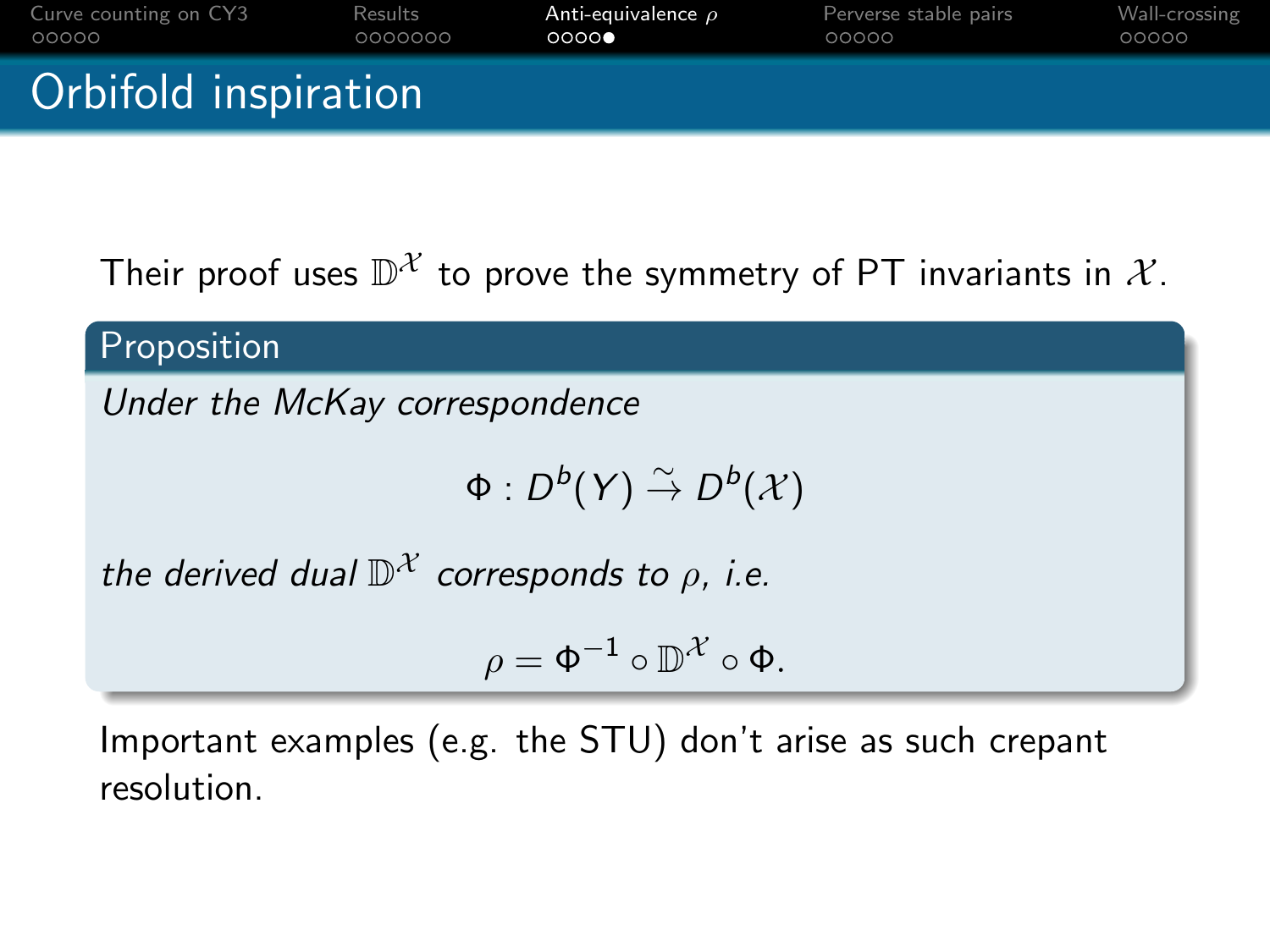<span id="page-18-0"></span>

| Curve counting on CY3 | Results | Anti-equivalence $\rho$ | Perverse stable pairs | Wall-crossing |
|-----------------------|---------|-------------------------|-----------------------|---------------|
| 00000                 | 0000000 | 00000                   | 00000                 | 00000         |
| Perverse stable pairs |         |                         |                       |               |

Stable pairs are equivalently described as follows:

Proposition

Let  $I \in \langle \mathcal{O}_Y[1], \mathsf{Coh}_{\leq 1} \rangle_{\mathsf{ex}}$ . Then I is a stable pair if and only if  $rk(I) = -1$  and

$$
\operatorname{\mathsf{Hom}}\nolimits(\operatorname{\mathsf{Coh}}\nolimits_0(Y), I) = 0 = \operatorname{\mathsf{Hom}}\nolimits(I, \operatorname{\mathsf{Coh}}\nolimits_1(Y)).
$$

Bridgeland's proof of rationality with the derived dual uses

 $\mathbb{D}(\text{Coh}_1(Y)) = \text{Coh}_1(Y)$  and  $\mathbb{D}(\text{Coh}_0(Y)) = \text{Coh}_0(Y)[-1].$ 

Gives description of the image of  $\mathbb{D}(P_n(X,\beta))$  and helps finding wall-crossing back to  $P_n(X, \beta)$ .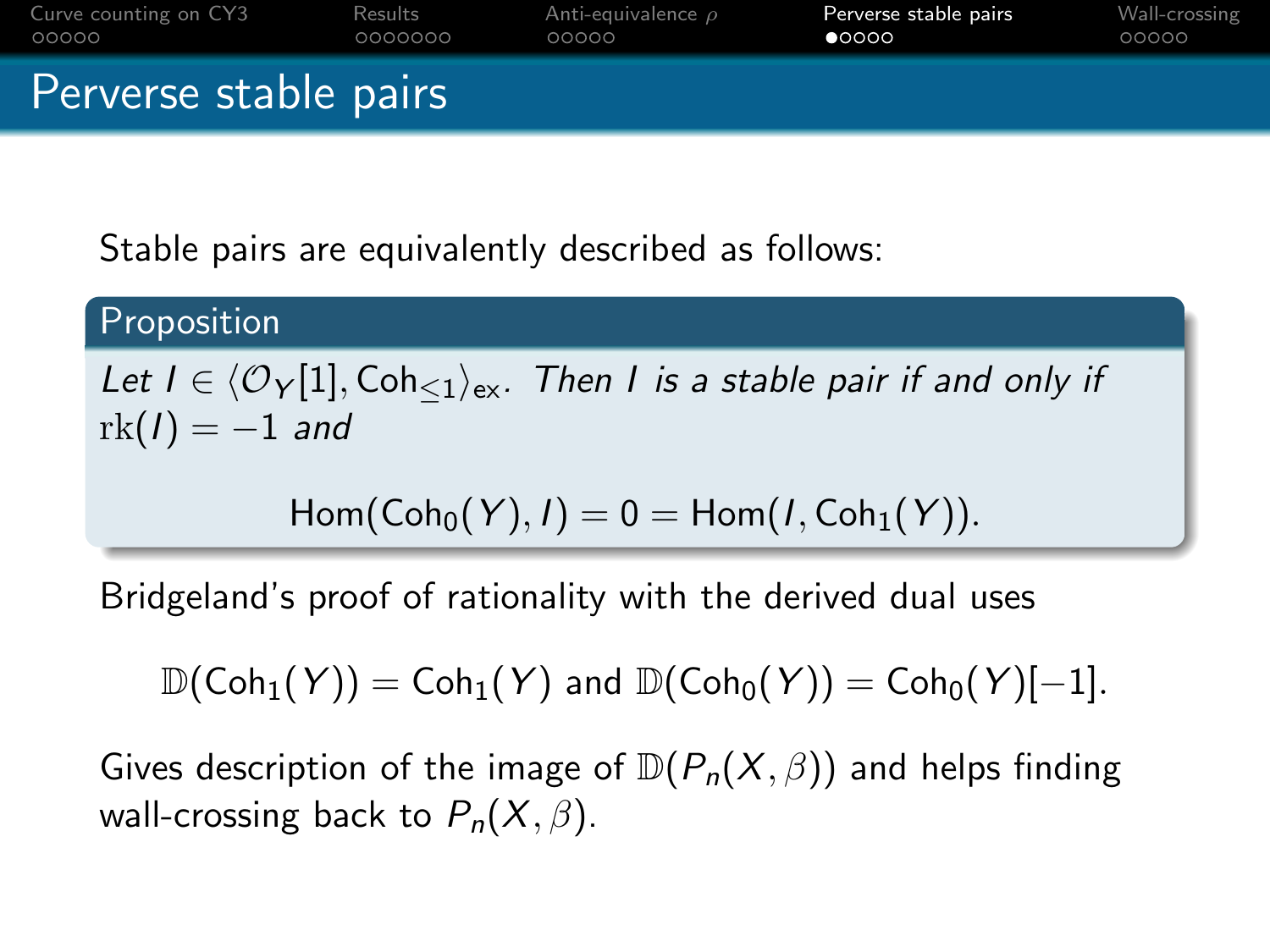| Curve counting on CY3 | Results | Anti-equivalence $\rho$ | Perverse stable pairs | Wall-crossing |
|-----------------------|---------|-------------------------|-----------------------|---------------|
| OOOOO                 | 0000000 | 00000                   | 00000                 | 00000         |
| Perverse sheaves      |         |                         |                       |               |

The derived equivalence  $\rho$  doesn't respect Coh(Y) and the dimension filtration so well.

#### Example

If  $x \in E$  is a point in the divisor lying in a fiber B then

$$
\rho(\mathcal{O}_{X}) = \{ \mathcal{O}_{B}(-1)[-1] \rightarrow \mathcal{O}_{B}(-2) \}.
$$

We use instead a tilting of  $Coh(Y)$ .

$$
\mathcal{T} = \{ T \in \text{Coh}(Y) : R^1 p_* T_{|E} = 0 \}
$$

$$
\mathcal{F} = \{ F \in \text{Coh}(Y) : \text{Hom}(\mathcal{T}, F) = 0 \}
$$

$$
\mathcal{A} = \langle \mathcal{F}[1], \mathcal{T} \rangle_{\text{ex}}.
$$

 $\mathcal A$  is a heart of  $D^b(Y)$ .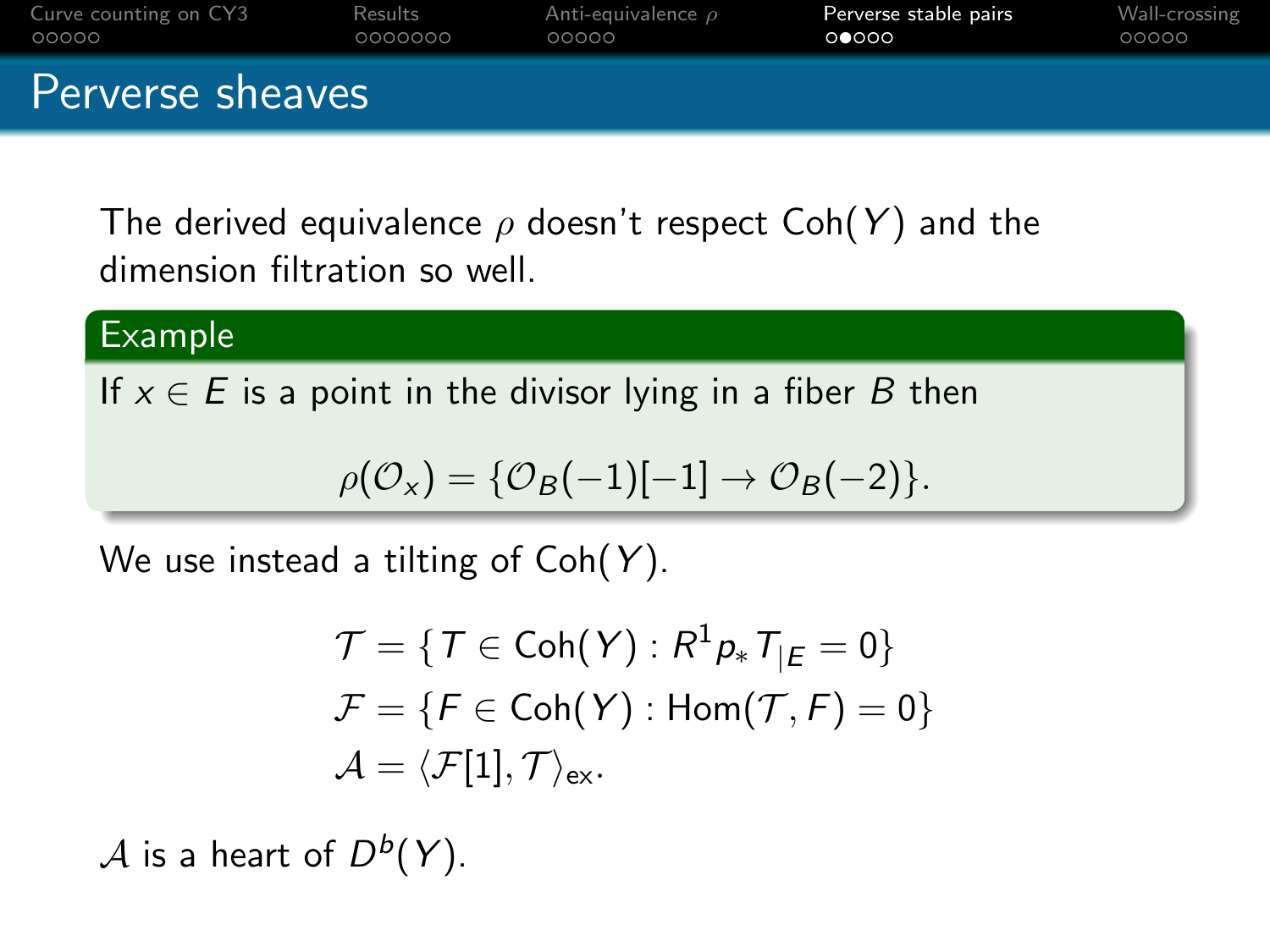| Curve counting on CY3 | Results | Anti-equivalence $\rho$ | Perverse stable pairs | Wall-crossing |
|-----------------------|---------|-------------------------|-----------------------|---------------|
| 00000                 | 0000000 | 00000                   | 00000                 | 00000         |
| Dimension filtration  |         |                         |                       |               |

Together with  $\mathcal A$  comes a modified dimension defined by:

$$
\dim(F)=\max\{\dim(\text{supp}(F_{|Y\setminus E})),\dim(\rho(\text{supp}(F_{|E})))\}
$$

The modified dimension is used to define  $A_0, A_1$  which are analogous to  $\text{Coh}_0(Y)$ ,  $\text{Coh}_1(Y)$ :

$$
\rho(\mathcal{A}_1)=\mathcal{A}_1 \text{ and } \rho(\mathcal{A}_0)=\mathcal{A}_0[-1].
$$

#### Example

- $\bullet$  Coh<sub>0</sub>  $\subset \mathcal{A}_0$ ;
- $\mathcal{O}_B(-1), \mathcal{O}_B(-2)[1] \in \mathcal{A}_0;$
- **3** If  $F \in \text{Coh}_1(Y)$  and  $F_{|E}$  is 0-dimensional then  $F \in \mathcal{A}_1$ ;
- $\mathcal{O}_F(-C), \mathcal{O}_F(-2C)[1] \in \mathcal{A}_1.$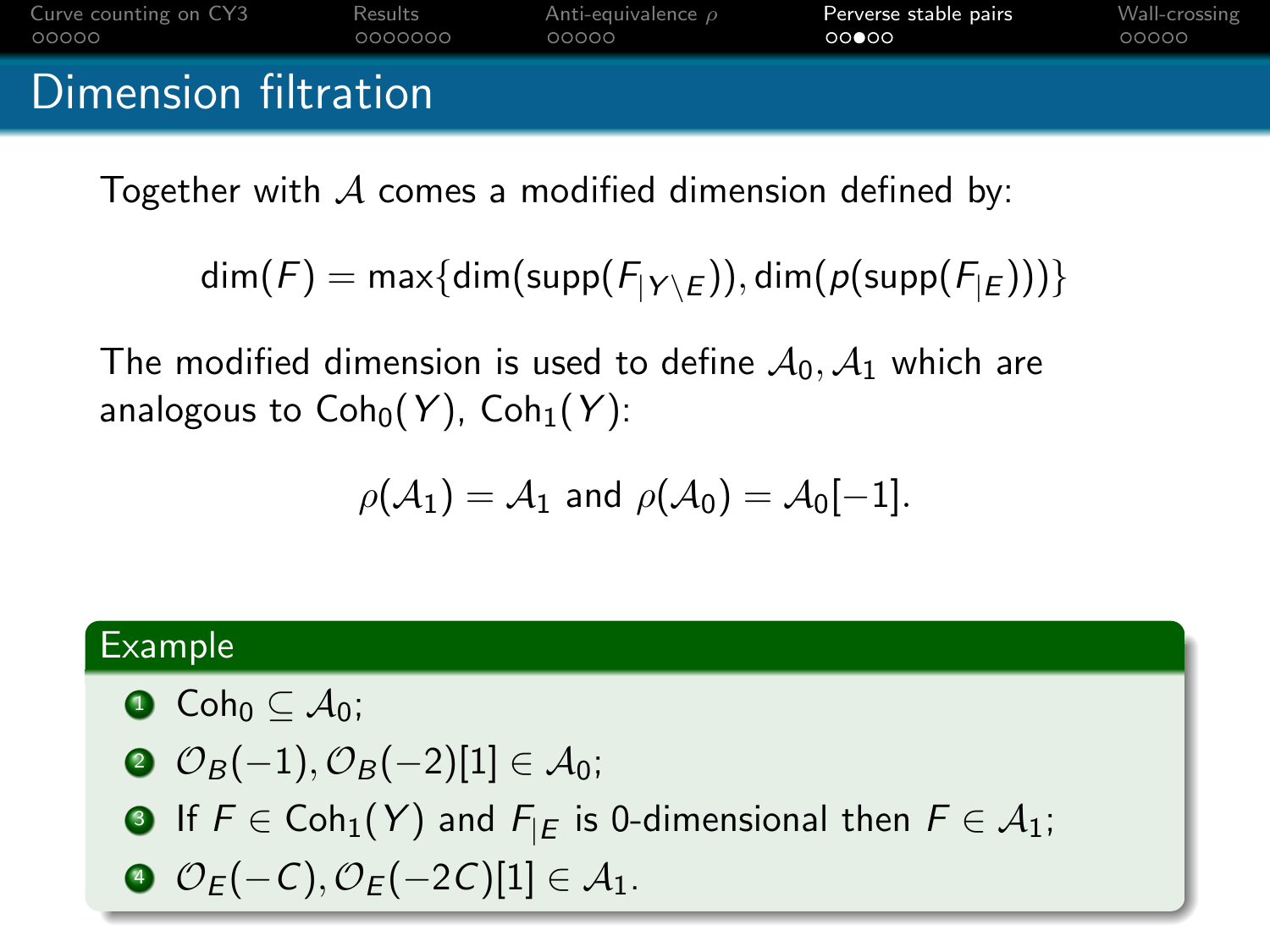| Curve counting on CY3 | Results | Anti-equivalence $\rho$ | Perverse stable pairs | Wall-crossing |
|-----------------------|---------|-------------------------|-----------------------|---------------|
| 00000                 | 0000000 | 00000                   | 000                   | 00000         |
| Perverse stable pairs |         |                         |                       |               |

### Definition

A perverse stable pair is an object  $I \in \langle \mathcal{O}_Y[1], \mathcal{A}_{\leq 1} \rangle_{\text{ex}}$  such that  $rk(I) = -1$  and

$$
Hom(\mathcal{A}_0,I)=0=Hom(I,\mathcal{A}_1).
$$

We define the virtual counts of perverse stable pairs: for

$$
\gamma=(\beta,\ell[E])\in H_2(Y)\oplus\mathbb{Z}\cdot [E]
$$

we have

$$
{}^{p}PT_{n,\gamma} \in \mathbb{Z},
$$
  

$$
{}^{p}PT_{\gamma}(q,Q) = \sum_{n,j \in \mathbb{Z}} {}^{p}PT_{n,\gamma+jB}(-q)^{n}Q^{j}.
$$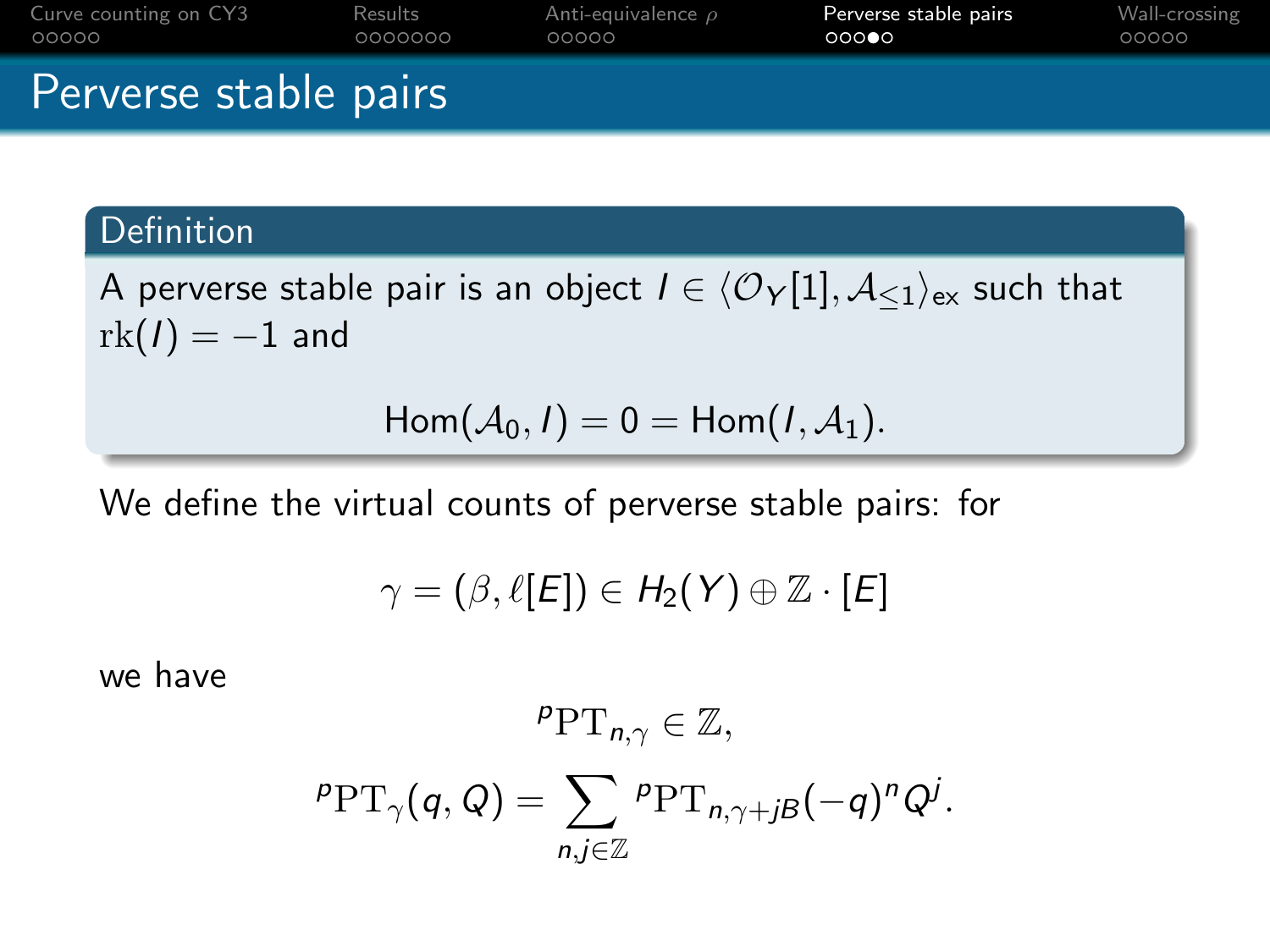| Curve counting on CY3 | Results | Anti-equivalence $\rho$ | Perverse stable pairs | Wall-crossing |
|-----------------------|---------|-------------------------|-----------------------|---------------|
| 00000                 | 0000000 | 00000                   | 0000                  | 00000         |
| Rationality for $PPT$ |         |                         |                       |               |

#### Theorem

The series  $PPT_{\gamma}(q, Q)$  is the expansion of a rational function  $f_{\gamma} \in \mathbb{Q}(q, Q)$  satisfying the symmetry

$$
f_{\gamma}(q^{-1},Q^{-1})=Q^{-E\cdot\beta+2\ell}f_{\gamma}(q,Q).
$$

- Rationality of  $PT_\beta(q)$
- **•** Anti-equivalence D
- Torsion pair  $\langle \text{Coh}_0, \text{Coh}_1 \rangle$
- Usual slope stability
- Vanishing of Poisson brackets  ${Coh}_{\leq 1}, Coh_{\leq 1} = 0$
- Rationality of  $PPT_{\gamma}(q, Q)$
- **•** Anti-equivalence  $\rho$
- Torsion pair  $\langle A_0, A_1 \rangle$
- Nironi slope stability
- No vanishing, extra combinatorial difficulty (dealt with in [BCR]).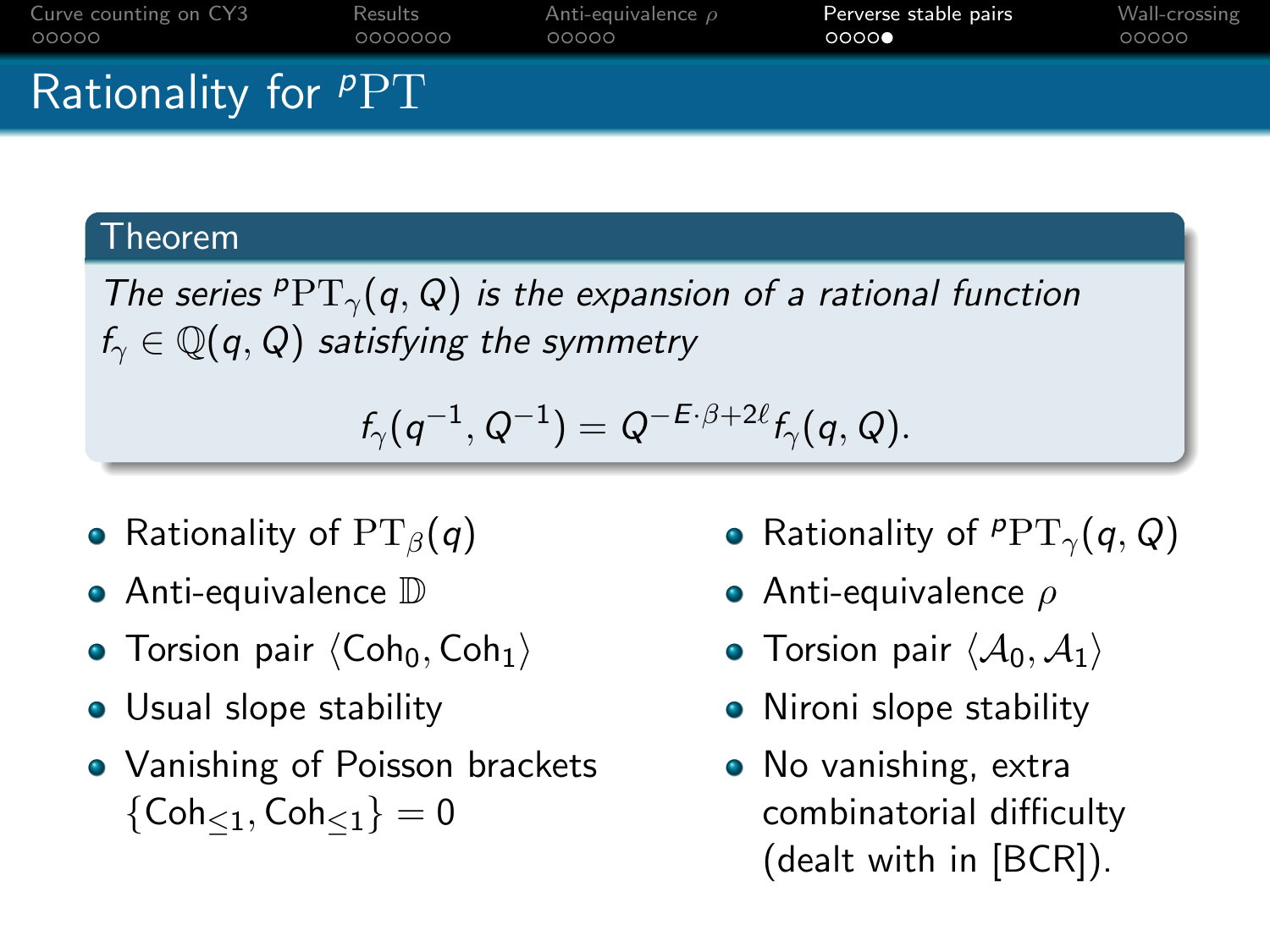| Curve counting on CY3 | Results | Anti-equivalence $\rho$ | Perverse stable pairs | Wall-crossing |
|-----------------------|---------|-------------------------|-----------------------|---------------|
| 00000                 | 0000000 | 00000                   | 00000                 | 00000         |
| Wall-crossing         |         |                         |                       |               |

We proved rationality of perverse PT invariants, but now need to relate them to classical stable pairs.

### Proposition

For any  $\beta \in H_2(Y; \mathbb{Z})$  we have the following identity of rational functions:

$$
{}^{\rho}{\rm PT}_{\beta}(q,Q) = \frac{{\rm PT}_{\beta}(q,Q)}{{\rm PT}_0(q,Q)}.
$$

The wall-crossing establishing the equality has two steps and uses the counting of a third type of objects: Bryan-Steinberg invariants.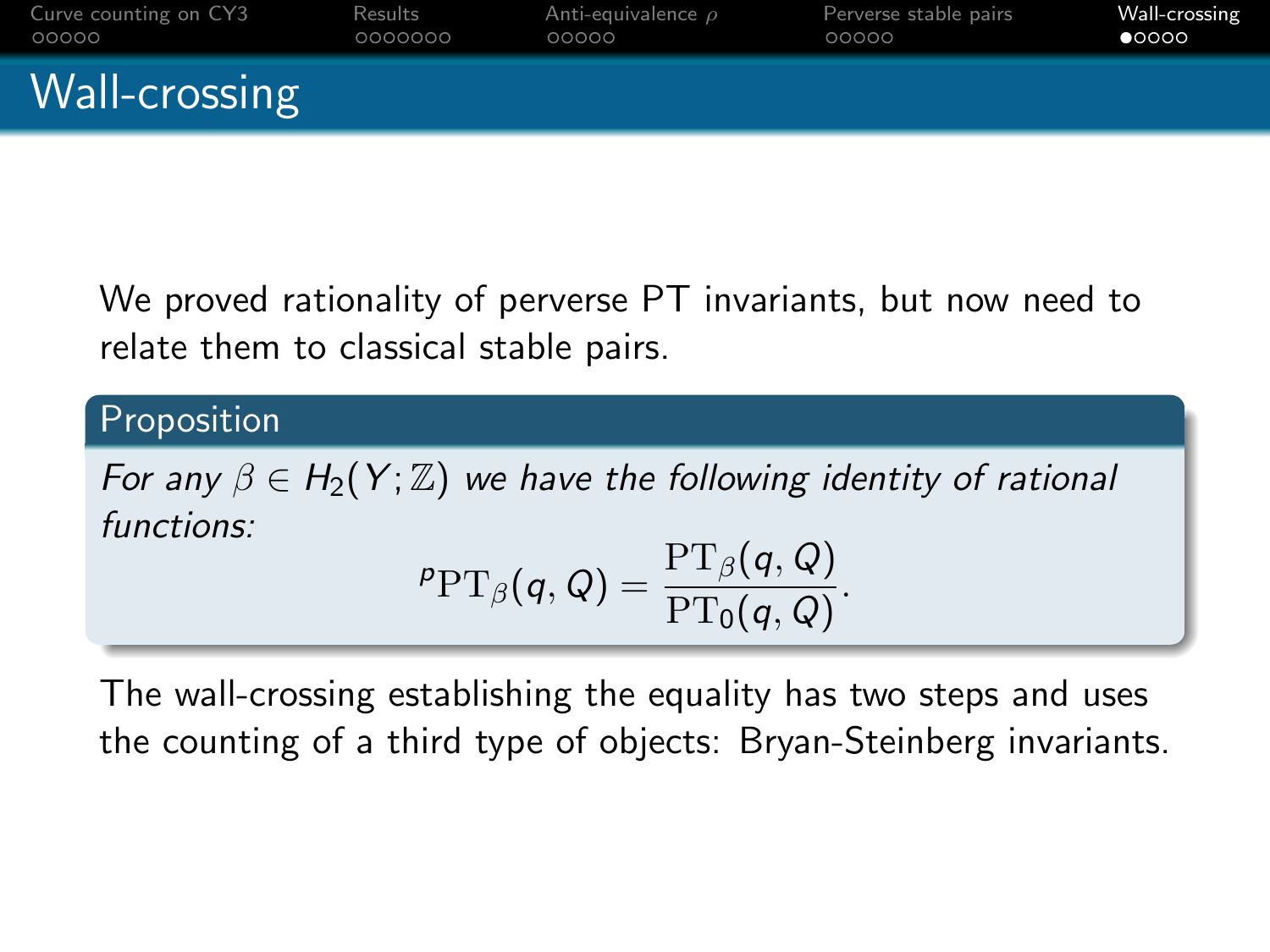

When Y arises as a crepant resolution  $Y \rightarrow \mathcal{X}$ , Bryan-Steinberg introduced ('12) invariants  $BS_{n,\beta}$ . Roughly speaking, they count sheafs $+$ sections  $\{\mathcal{O}_{\boldsymbol{X}}\stackrel{s}{\to} F\}$  but allowing the cokernel to have support on fibers of  $B$ .

They provide a natural interpretation for the quotient  $PT_{\beta}/PT_0$ via a DT/PT type wall-crossing.

## Proposition

$$
\mathrm{BS}_{\beta}(q,Q) \equiv \sum_{n,j\in\mathbb{Z}} \mathrm{BS}_{n,\beta+j\beta}(-q)^n Q^j = \frac{\mathrm{PT}_{\beta}(q,Q)}{\mathrm{PT}_0(q,Q)}.
$$

Unlike  $PPT$ , BS are defined using the heart  $Coh(Y)$ , no need to tilt.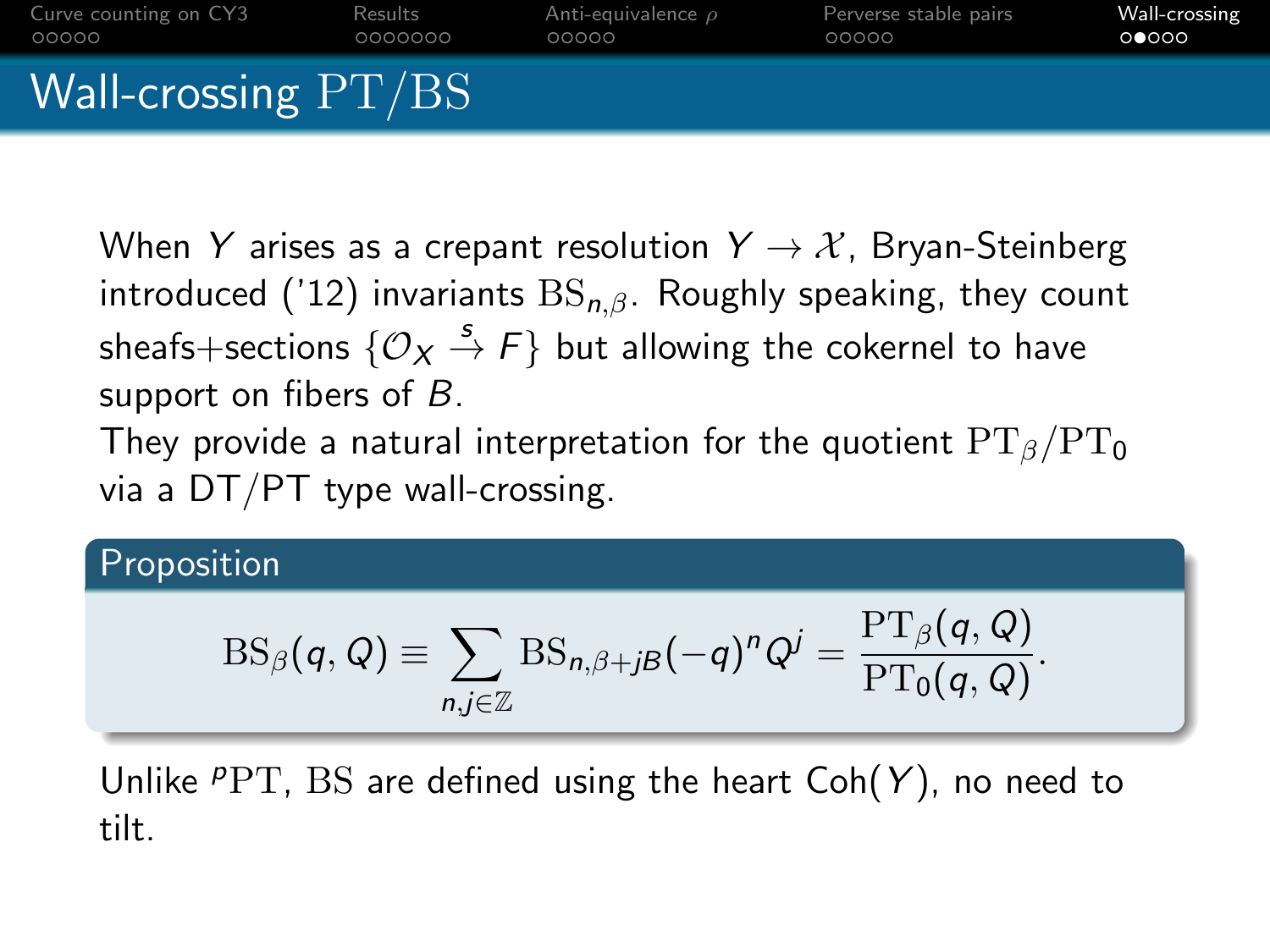| Curve counting on CY3  | Results | Anti-equivalence $\rho$ | Perverse stable pairs | Wall-crossing |
|------------------------|---------|-------------------------|-----------------------|---------------|
| 00000                  | 0000000 | 00000                   | 00000                 | 00000         |
| Wall-crossing $PPT/BS$ |         |                         |                       |               |

Final step is comparing  $PPT$  and BS.

Proposition

We have the following identity of rational functions:

$$
BS_{\beta}(q,Q) = \mathsf{PPT}(q,Q).
$$

The identity above is strictly of rational functions, the coefficients are not the same on the nose. When we cross a wall in the path of stability conditions we change the direction in which we expand the same rational function.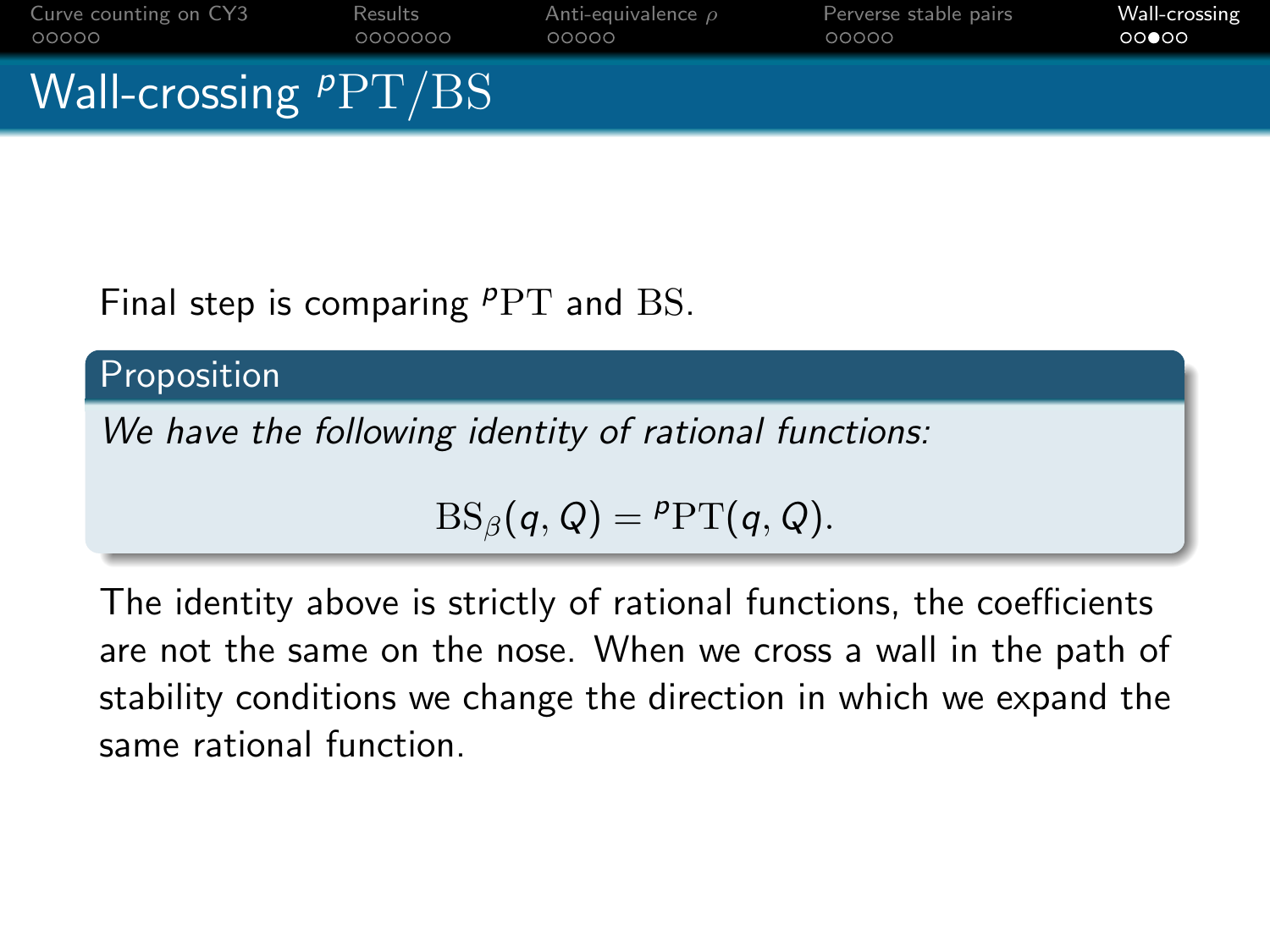| Curve counting on CY3 | Results | Anti-equivalence $\rho$ | Perverse stable pairs | Wall-crossing |
|-----------------------|---------|-------------------------|-----------------------|---------------|
| 00000                 | 0000000 | 00000                   | 00000                 | 000           |
|                       |         |                         |                       |               |

## Crossing a wall – re-expansion

## Example

The rational function  $\frac{1}{q-Q}$  can be expanded in two different ways:

$$
\frac{1}{q-Q} = \frac{q^{-1}}{1-Qq^{-1}} = \sum_{i\geq 0} Q^i q^{-1-i}
$$

$$
\frac{1}{q-Q} = -\frac{Q^{-1}}{1-Q^{-1}q} = -\sum_{i\geq 0} Q^{-1-i}q^i.
$$